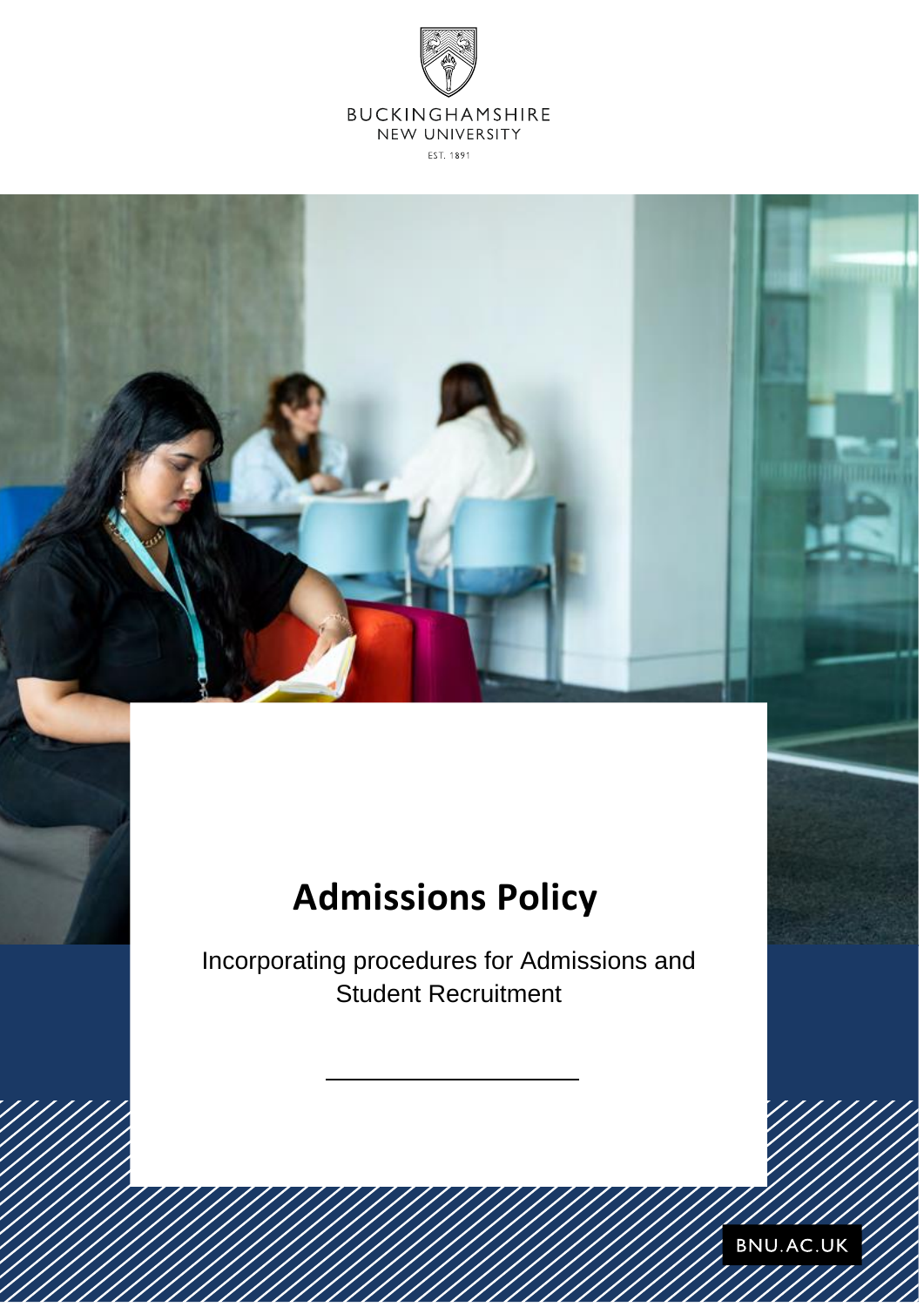#### **Contents**

| <b>Background</b>                                              | 3  |
|----------------------------------------------------------------|----|
| <b>Purpose Statement</b>                                       | 3  |
| <b>Applicability and Scope</b>                                 | 4  |
| <b>Responsibilities</b>                                        | 4  |
| <b>Definitions</b>                                             | 6  |
| <b>Fair and Transparent Admissions</b>                         | 8  |
| <b>Equality and Diversity</b>                                  | 9  |
| Applicants with Disabilities and additional support needs      | 9  |
| <b>How to Apply</b>                                            | 10 |
| <b>Criteria for Admissions and Entry Requirements</b>          | 10 |
| <b>Evidence of Qualifications and Information Verification</b> | 13 |
| <b>English Language</b>                                        | 13 |
| <b>Predicted Grades and Conditional Offers</b>                 | 14 |
| <b>Unconditional Offers</b>                                    | 15 |
| <b>Contextual Admissions</b>                                   | 15 |
| <b>Interviews</b>                                              | 15 |
| <b>Student Transfer (Advanced Entry and Credit Exemption)</b>  | 16 |
| <b>Unsuccessful Applicants</b>                                 | 16 |
| <b>Alternative Offers</b>                                      | 16 |
| <b>Decision process</b>                                        | 16 |
| <b>Communications</b>                                          | 17 |
| <b>Confirmation of results</b>                                 | 18 |
| <b>Appeals and Complaints</b>                                  | 18 |
| <b>Late Applicants</b>                                         | 20 |
| <b>Freedom of Information</b>                                  | 24 |
| <b>Course Amendments</b>                                       | 24 |
| <b>Course Closures</b>                                         | 24 |
| <b>Terms and Conditions</b>                                    | 25 |
|                                                                |    |

| Approved by: | <b>Recruitment and Admissions Steering Group</b> | Date first published: | Sep-2021 |
|--------------|--------------------------------------------------|-----------------------|----------|
| Version No.  | 1.1                                              | Date updated:         | Mar-2022 |
| Owner:       | <b>Marketing, Student Recruitment and</b>        | <b>Review Date:</b>   | Oct-2022 |
|              | <b>Communications</b>                            |                       |          |

This document has been designed to be accessible for readers. However, should you require the document in an alternative format please contact the Directorate of Marketing, Student Recruitment and Communications.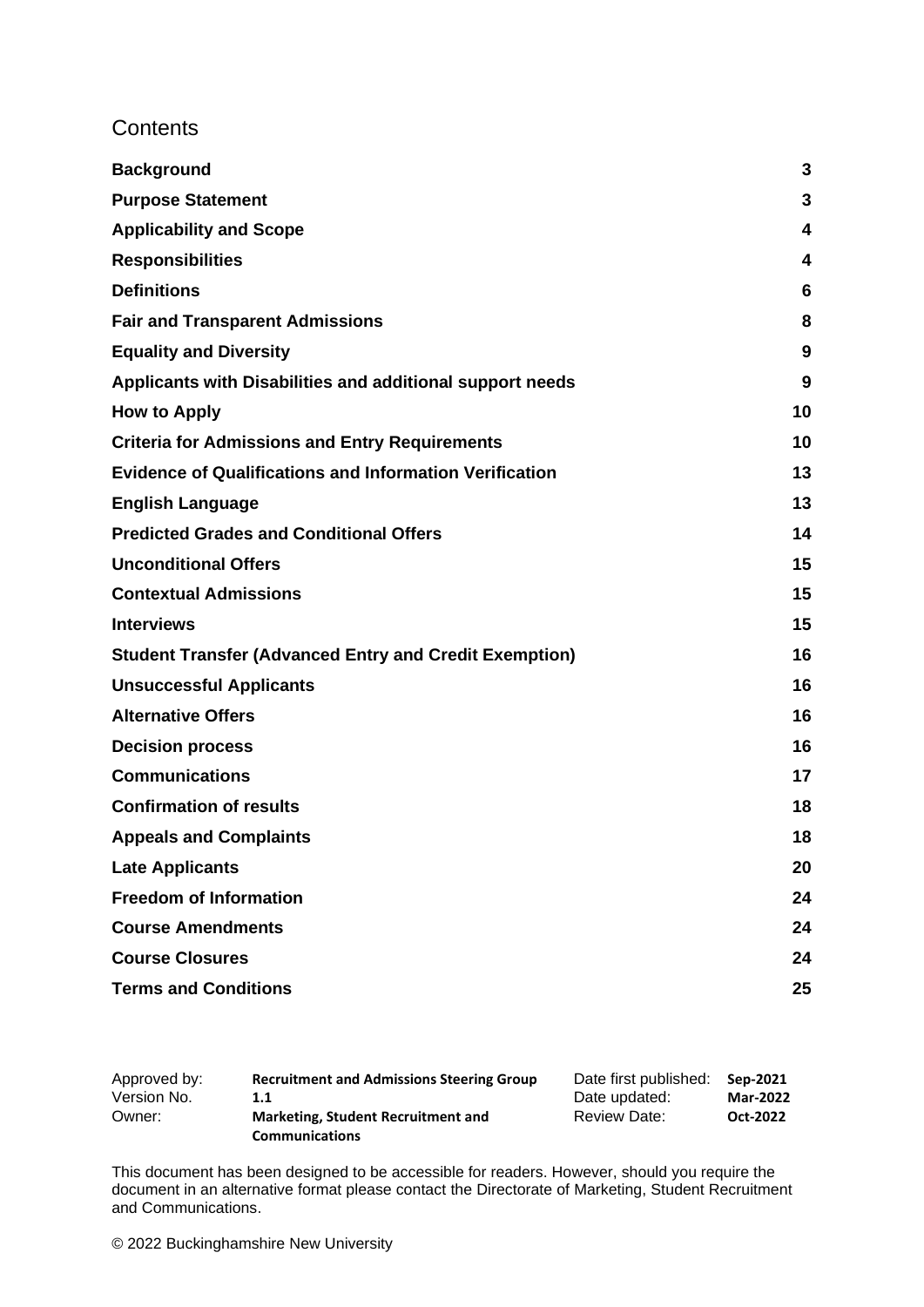

#### <span id="page-2-0"></span>**Background**

- 1 The policies and procedures in this document have been written with a consideration of the current laws and regulations for higher education and the Quality Assurance Agency.
- 2 Buckinghamshire New University Admissions policies and procedures have been written with full consideration of the Fair Admissions Code of Practice<sup>1</sup> and Chapter B2 of the QAA Quality code (Recruitment, Selection and Admissions to Higher Education)<sup>2</sup>.
- 3 A commitment to providing a high-quality application experience that is fair and transparent underpins all of the institution's admissions policies and procedures and all processes are developed with applicant needs at the forefront.

### <span id="page-2-1"></span>**Purpose Statement**

4 The purpose of this document is to ensure that all applicants, advisors and other interested parties have access to clear and definitive information on the process of applying to study at Buckinghamshire New University.

[<sup>1</sup> https://www.universitiesuk.ac.uk/sites/default/files/uploads/Reports/uuk-guildhe-admissions-code-of-practice.pdf](https://www.universitiesuk.ac.uk/sites/default/files/uploads/Reports/uuk-guildhe-admissions-code-of-practice.pdf)

[<sup>2</sup> https://www.qaa.ac.uk/quality-code](https://www.qaa.ac.uk/quality-code)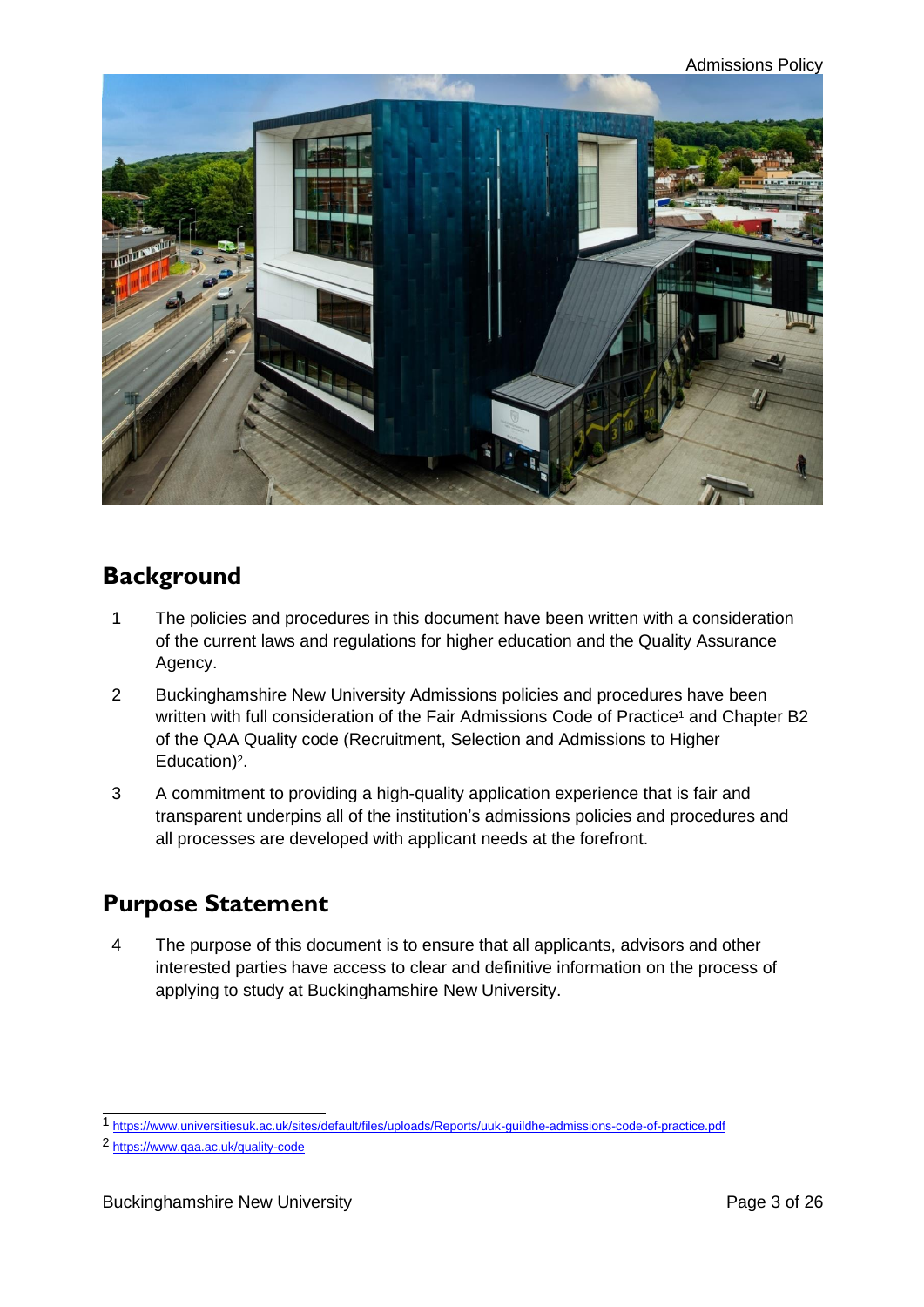- Admissions Policy 5 This document can be read before, during or after an application to Buckinghamshire New University and may be of particular use in the case of a complaint or appeal being made regarding the handling of an application or enquiry to the University.
- 6 Admissions colleagues at the University are expected to be familiar with and follow the processes mapped out in this document and it is expected that all applications to Buckinghamshire New University will be handled professionally, responsibly and in line with our stated policies and procedures.

# <span id="page-3-0"></span>**Applicability and Scope**

- 7 The admissions policy and procedures within this document serve as an overarching policy for admission to all Buckinghamshire New University courses, validated partner programmes, and degree apprenticeships, including across campuses and distance learning. This ensures a consistency of approach across all programmes and levels (e.g. postgraduate and undergraduate). Where a difference in procedure exists between levels, this has been clarified.
- 8 For those validation and franchise partners whose agreements consist of the responsibility for admissions sitting with the partner, it is expected that they will deliver within the spirit of this policy and specifically adhere to such terms as outlined in their operations manual. It is not expected that fundamental policy differences will exist between Buckinghamshire New University and our academic partners and every effort is made to ensure compatibility between respective policy and procedure documents.
- 9 This policy document exists for applicants applying to the 2022/23 Academic year onwards. Applicants who applied to Buckinghamshire New University for previous intakes should refer to the Buckinghamshire New University admissions policy version which was live for that academic year.

### <span id="page-3-1"></span>**Responsibilities**

- 10 The ultimate authority to offer a place on a Buckinghamshire New University programme lies with the institution. All applications and enrolments with validation partners are approved by the University in collaboration with academic partners.
- 11 Buckinghamshire New University sets all academic and non-academic entry requirements in consultation with the relevant academic team.
- 12 All applicants are expected to provide full and honest information as part of their application, documentation and any subsequent enquiries. Applicants who do not respond to enquiries or provide the specific information requests are liable to have their application rejected or withdrawn.
- 13 The responsibility for accepting applicants with "non-standard" applications (e.g. advanced entry or qualifications not normally accepted for degree level study) lies with the academic team and relevant course tutors.
- 14 The University's Admissions Office are responsible for ensuring that all Buckinghamshire New University applicants are treated fairly and consistently,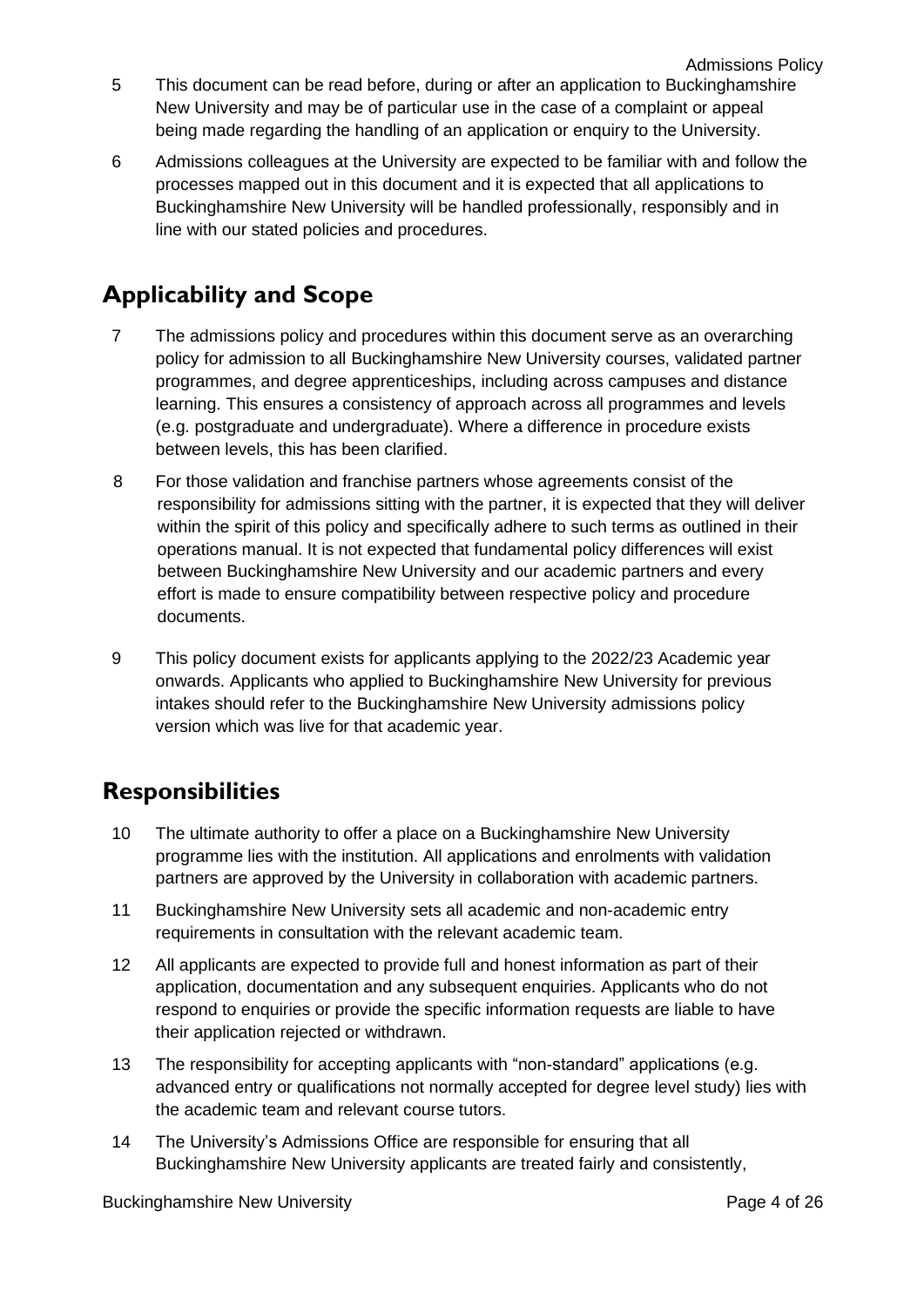regardless of which partner institution, course or level they have applied to.

- 15 The University is committed to the training and continuing development of its employees. Employees are encouraged and supported in all areas of learning, both in relation to their development in their respective professional roles and in their individual areas of personal interest. Continual professional development (CPD) courses are provided both internally and externally and the University aims to consistently monitor and update its training methods and procedures to ensure all employees involved in the University admissions process deliver a professional and fair service.
- 16 The responsibility for ensuring the accuracy and relevance of this Admissions Policy lies with the Head of Admissions.
- 17 This policy document has also been reviewed and approved by senior management at Buckinghamshire New University who drive our commitment to the ethical and fair acceptance of students at the University.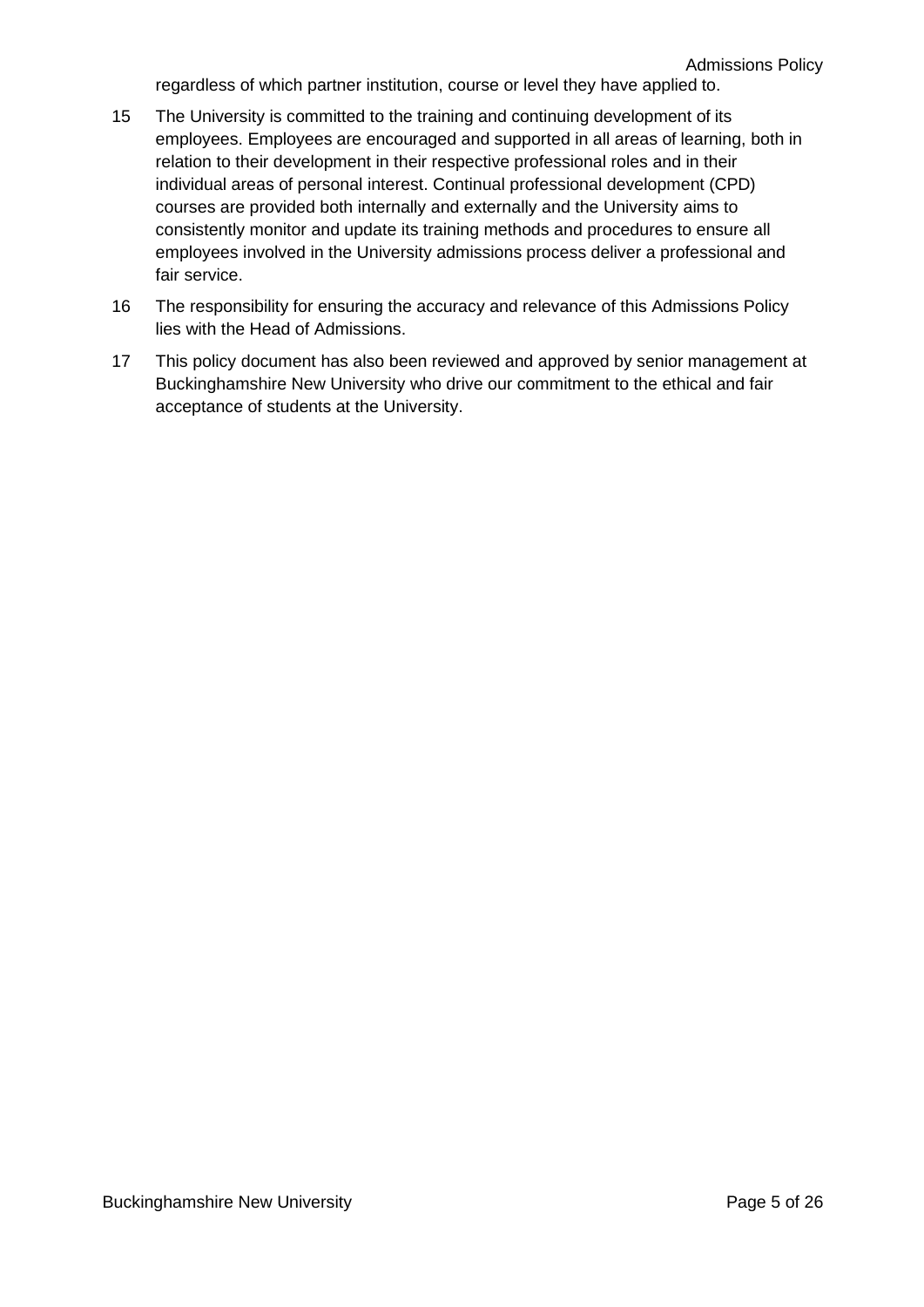# <span id="page-5-0"></span>**Definitions**

| Glossary                                          | <b>Meaning</b>                                                                                                                                                                                                                                                                                                                                                                                                                                                                                                                                                                                                                                                                                                                                                                                                                                                                                                                                                                                                                                                                             |
|---------------------------------------------------|--------------------------------------------------------------------------------------------------------------------------------------------------------------------------------------------------------------------------------------------------------------------------------------------------------------------------------------------------------------------------------------------------------------------------------------------------------------------------------------------------------------------------------------------------------------------------------------------------------------------------------------------------------------------------------------------------------------------------------------------------------------------------------------------------------------------------------------------------------------------------------------------------------------------------------------------------------------------------------------------------------------------------------------------------------------------------------------------|
| <b>Academic Partner</b>                           | An institution which Buckinghamshire New University works with for the<br>delivery, validation or quality assurance of our programmes.                                                                                                                                                                                                                                                                                                                                                                                                                                                                                                                                                                                                                                                                                                                                                                                                                                                                                                                                                     |
| Admissions                                        | The admissions department deal primarily with the assessment of<br>applications to programmes, issuing of offers and verification of qualifications<br>and documents. Buckinghamshire New University operates a centralised<br>admissions process.                                                                                                                                                                                                                                                                                                                                                                                                                                                                                                                                                                                                                                                                                                                                                                                                                                         |
| Buckinghamshire<br><b>New University</b><br>(BNU) | Is the institution and the awarding body https://bucks.ac.uk/                                                                                                                                                                                                                                                                                                                                                                                                                                                                                                                                                                                                                                                                                                                                                                                                                                                                                                                                                                                                                              |
| Competitions and<br>Markets Authority<br>(CMA)    | The government body tasked with strengthening business competition and<br>reducing anti-competitive practices. This body has provided guidance which<br>higher education providers are expected to follow to ensure that students<br>and applicants are treated fairly and lawfully.<br>https://www.gov.uk/government/publications/higher-education-guide-to-<br>consumer-rights-for-students                                                                                                                                                                                                                                                                                                                                                                                                                                                                                                                                                                                                                                                                                              |
| Conditional offer                                 | An offer in which there are specific qualifications or grades which must be<br>achieved prior to a formal place being offered on the course. Offer conditions<br>will be communicated by UCAS Track, email or a formal offer letter.                                                                                                                                                                                                                                                                                                                                                                                                                                                                                                                                                                                                                                                                                                                                                                                                                                                       |
| Contextual data                                   | Contextual data is data that gives context to a person, entity or event. It is<br>commonly used by universities in order to determine academic potential of<br>applicants. Contextual data is simply additional information considered by<br>our admissions decision-makers alongside your UCAS form. We do not<br>make decisions on the basis of this information alone.<br>We use contextual information, where available. They are drawn from your<br>UCAS application form and used alongside publicly available datasets to<br>provide the following information:<br>The postcode that you have provided as your home address, using<br>1.<br>the HESA POLAR4 Low Participation Neighbourhood.<br>Whether you have been looked after or in care for more than<br>2.<br>three months.<br>Whether your parents have higher education qualifications.<br>3.<br>The performance of the school or college where you took your GCSEs<br>4.<br>or equivalent qualifications.<br>The performance of the school or college where you took your A-levels<br>5.<br>or equivalent qualifications. |
| Entry<br>requirements                             | The minimum grades, qualifications and competencies required to get a<br>guaranteed place to study on a programme. Applicants achieving less than<br>our standard entry requirements may still be considered on a case by case<br>basis but it is important to remember that only meeting the requirements in<br>full can completely guarantee that a place is reserved for you on the<br>programme.                                                                                                                                                                                                                                                                                                                                                                                                                                                                                                                                                                                                                                                                                       |
| Firm Acceptance                                   | In order for a place to be reserved on a programme, applicants must indicate<br>that they would like to accept this offer as their first choice course and<br>institution. This can be done via UCAS Track for UCAS applicants or via<br>email for non UCAS applicants.                                                                                                                                                                                                                                                                                                                                                                                                                                                                                                                                                                                                                                                                                                                                                                                                                    |
| Insurance<br>acceptance                           | Specifically for applicants applying through UCAS, in some cases<br>applicants are given the choice by UCAS to select an Insurance offer as<br>their second choice. In any case where an applicant is rejected from their<br>firm choice but meets their insurance conditions they will hold a confirmed<br>place for their insurance choice.                                                                                                                                                                                                                                                                                                                                                                                                                                                                                                                                                                                                                                                                                                                                              |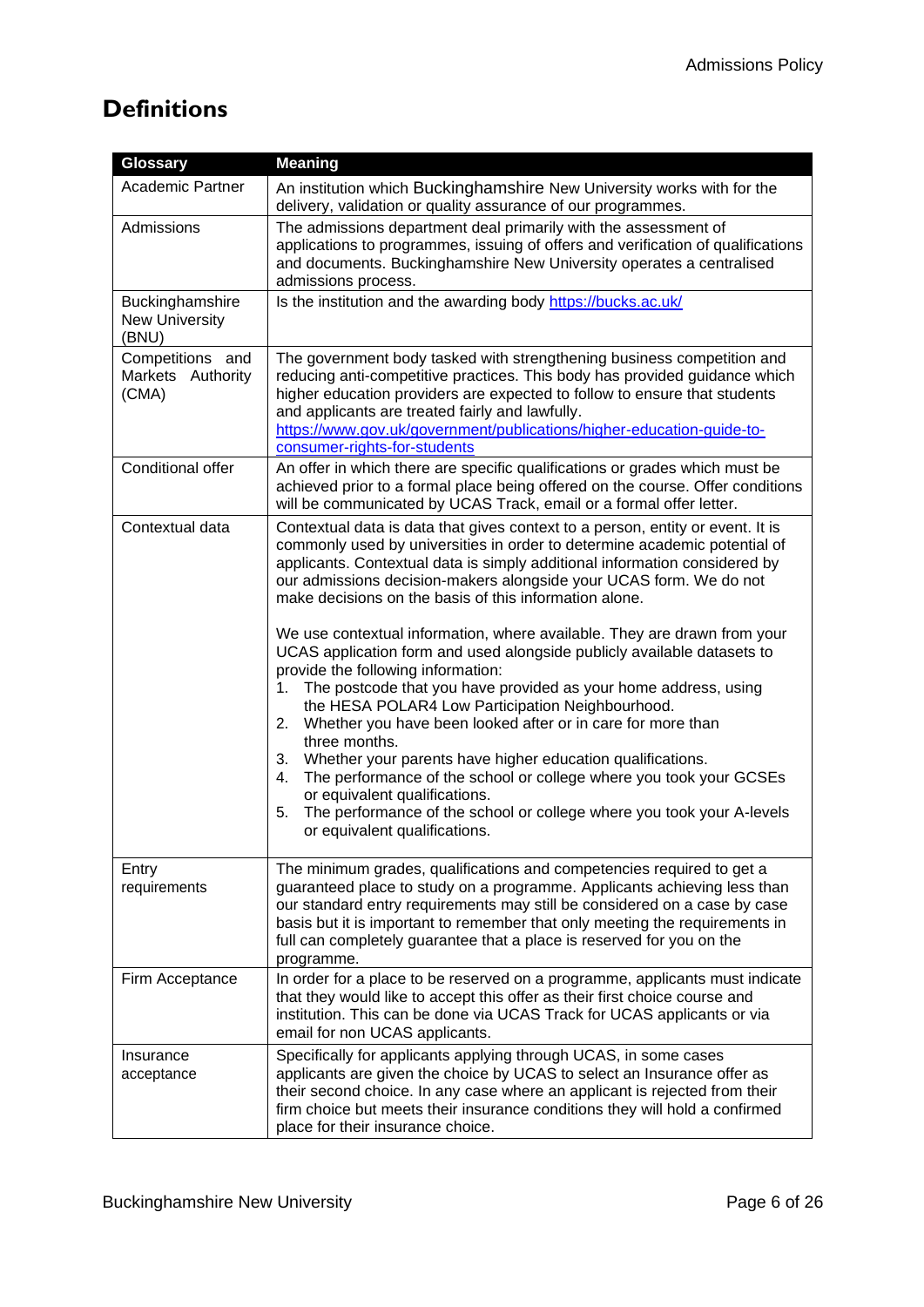| International<br>English Language<br><b>Testing System</b><br>(IELTS) | This is Buckinghamshire New University's preferred English language test for<br>applicants from Non-Majority English speaking countries. This assessment<br>tests and grades the skills of speaking, listening, reading and writing.<br>https://www.ielts.org/ For international applicants requiring a Student visa this<br>is considered to be a UKVI approved SELT. For applicants not requiring<br>sponsorship alternatives may be considered. |
|-----------------------------------------------------------------------|----------------------------------------------------------------------------------------------------------------------------------------------------------------------------------------------------------------------------------------------------------------------------------------------------------------------------------------------------------------------------------------------------------------------------------------------------|
| Interview                                                             | Interviews may be used to give each suitable applicant the opportunity to<br>demonstrate their strengths relative to others and allow improved<br>differentiation between them. We may invite you to attend an interview as part<br>of the admissions process to your chosen course. In these cases please be<br>aware each course has specific criteria for interview, which are explained in<br>the course profile.                              |
| Level <sub>2</sub><br>qualifications                                  | Qualifications awarded at Level 2 are considered to be equal to a GCSE at<br>grades A*-C, these qualifications are requested by Buckinghamshire New<br>University in English and Maths as part of some standard entry<br>requirements to undergraduate programmes.                                                                                                                                                                                 |
| Level 3<br>qualifications                                             | Qualifications awarded at Level 3 are considered to be equal to A-Level<br>standard, although smaller qualifications such as AS levels also fit into this<br>category. Applicants to Buckinghamshire New University are expected to<br>have studied to Level 3 prior to enrolment, however Buckinghamshire New<br>University does not typically accept applicants who have only studied to AS<br>level or equivalent.                              |
| Postgraduate                                                          | This refers to qualifications and students studying qualifications at a higher<br>level than a degree, e.g. Masters programmes. It can also refer to higher level<br>programmes such as PhDs.                                                                                                                                                                                                                                                      |
| <b>Quality Assurance</b><br>Agency (QAA)                              | This organisation is responsible for oversight of academic standards and<br>quality of programmes at Buckinghamshire New University.<br>http://www.qaa.ac.uk/en                                                                                                                                                                                                                                                                                    |
| <b>UCAS</b>                                                           | This organisation provides a central application service for all applicants to full<br>time undergraduate programmes. Buckinghamshire New University is<br>committed to recruiting all full time undergraduates through UCAS and abiding<br>by their rules and timelines. Please see www.ucas.com for more information.<br>http://www.ucas.com                                                                                                     |
| <b>UCAS Tariff</b><br>Points                                          | The UCAS tariff points system is a reference guide for applicants, advisors<br>and admissions teams to calculate the equivalency of different grades and<br>qualifications. This is a useful reference guide but not all acceptable<br>qualifications are listed on the Tariff Point system.<br>https://www.ucas.com/ucas/tariff-calculator                                                                                                        |
| Unconditional offer                                                   | An offer made in any case where the applicant has already met all formal<br>requirements for the programme or achieved a suitable high level in exams to<br>have their place confirmed.                                                                                                                                                                                                                                                            |
| Undergraduate                                                         | This refers to qualifications and students studying at degree level, e.g. BSc<br>(Hons) and BA (hons). It can also refer to programmes at lower levels such as<br>Foundation degrees.                                                                                                                                                                                                                                                              |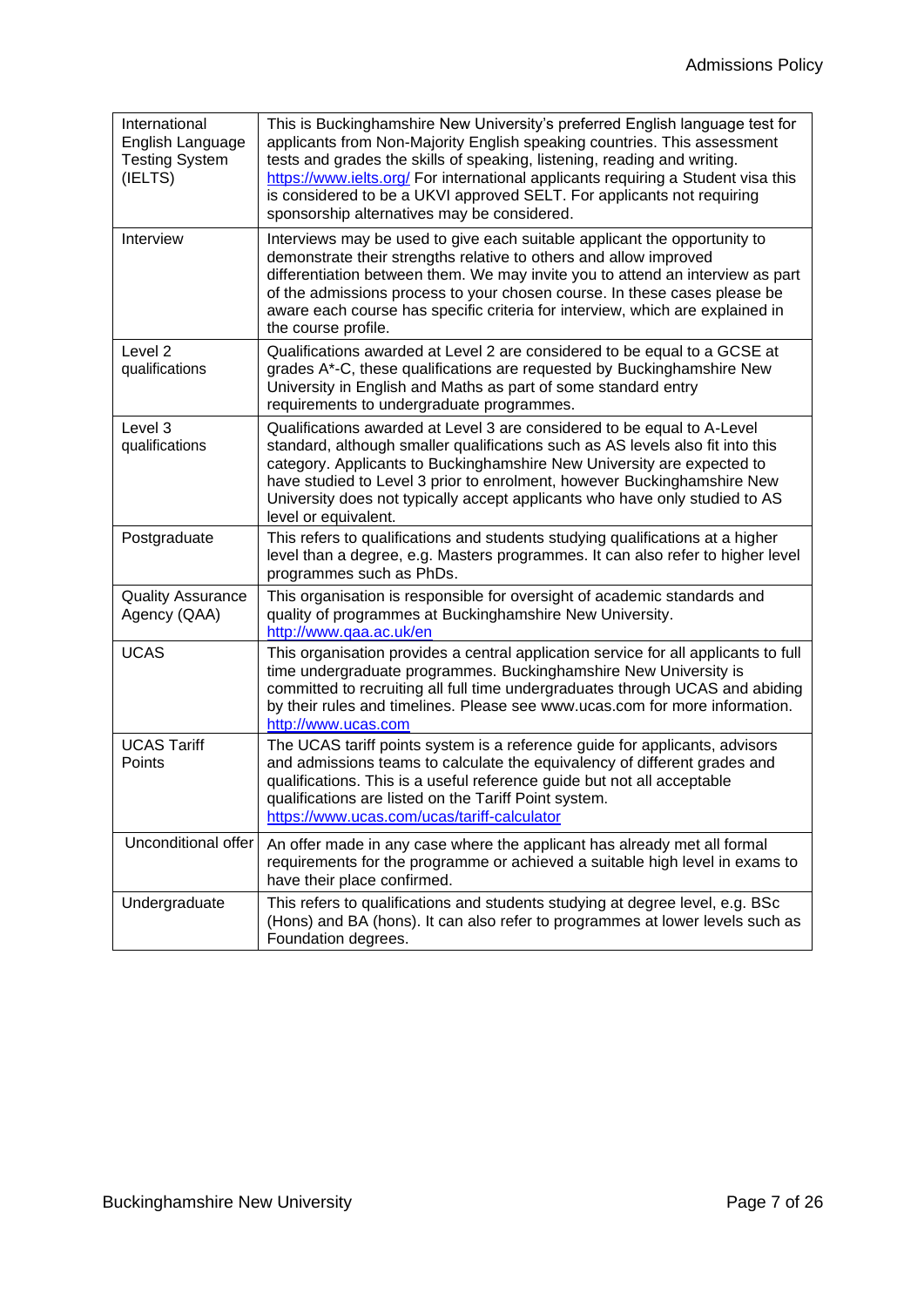# <span id="page-7-0"></span>**Fair and Transparent Admissions**

- 18 Buckinghamshire New University has a firm and passionate commitment to encouraging all who have the ability to benefit from higher education to access it with the maximum ease and the greatest flexibility. We aim to select as participants those who will benefit the most from working with us and succeed in higher education and the careers they aspire to. These will include students with strong academic credentials and aspirations as well as those from under- represented groups, those looking for second opportunities, those already in work, and those looking to develop themselves later in life. We provide a series of alternative access routes and flexible learning paths to promote widening participation; helping learners achieve their potential goes to the heart of the University's mission and is reflected in all aspects of promotion, recruitment, admissions, on-course delivery and support and progression to further study or employment.
- 19 All applicants to Buckinghamshire New University should expect and receive fair and reasonable treatment during the application and enrolment process by all employees of the University and our partners. Decision making will be unbiased and transparent and applicants are entitled to receive detailed feedback on their application decision when requested. Feedback requests should be made direct to Buckinghamshire New University admissions [\(admissions@bucks.ac.uk\)](mailto:admissions@bucks.ac.uk) in writing.
- 20 Buckinghamshire New University is committed to widening participation and ensuring that all students with the potential to succeed, regardless of their background, are encouraged to apply to study with us. The additional information gained through contextual data supports our admissions teams to recognise a student's achievements and identify their potential to succeed in the context of their background and experience. Each case is considered on an individual basis and the information used is primarily drawn from your UCAS application form.
- 21 The institution recognises the authority of the Competitions and Markets Authority (CMA) and the guidance on consumer protection provided to higher education institutions. Buckinghamshire New University is committed to ensuring that policies and practices are in line with CMA guidance and ensuring that consumer protection rights are extended to all applicants and students. <sup>3</sup>
- 22 Where courses are recruited using UCAS, Buckinghamshire New University recognises and follows the rules set by UCAS to ensure fair admissions including the January Equal Consideration which ensures that all applicants applying before the deadline are given equal opportunity to receive an offer.
- 23 As a holder of the status as an HEI sponsor under Home Office regulation, we take the award of this status with the utmost integrity and ensure this policy is in line with UKVI Sponsor Guidance. <sup>4</sup>

<sup>3</sup> <https://www.gov.uk/government/publications/higher-education-consumer-law-advice-for-providers>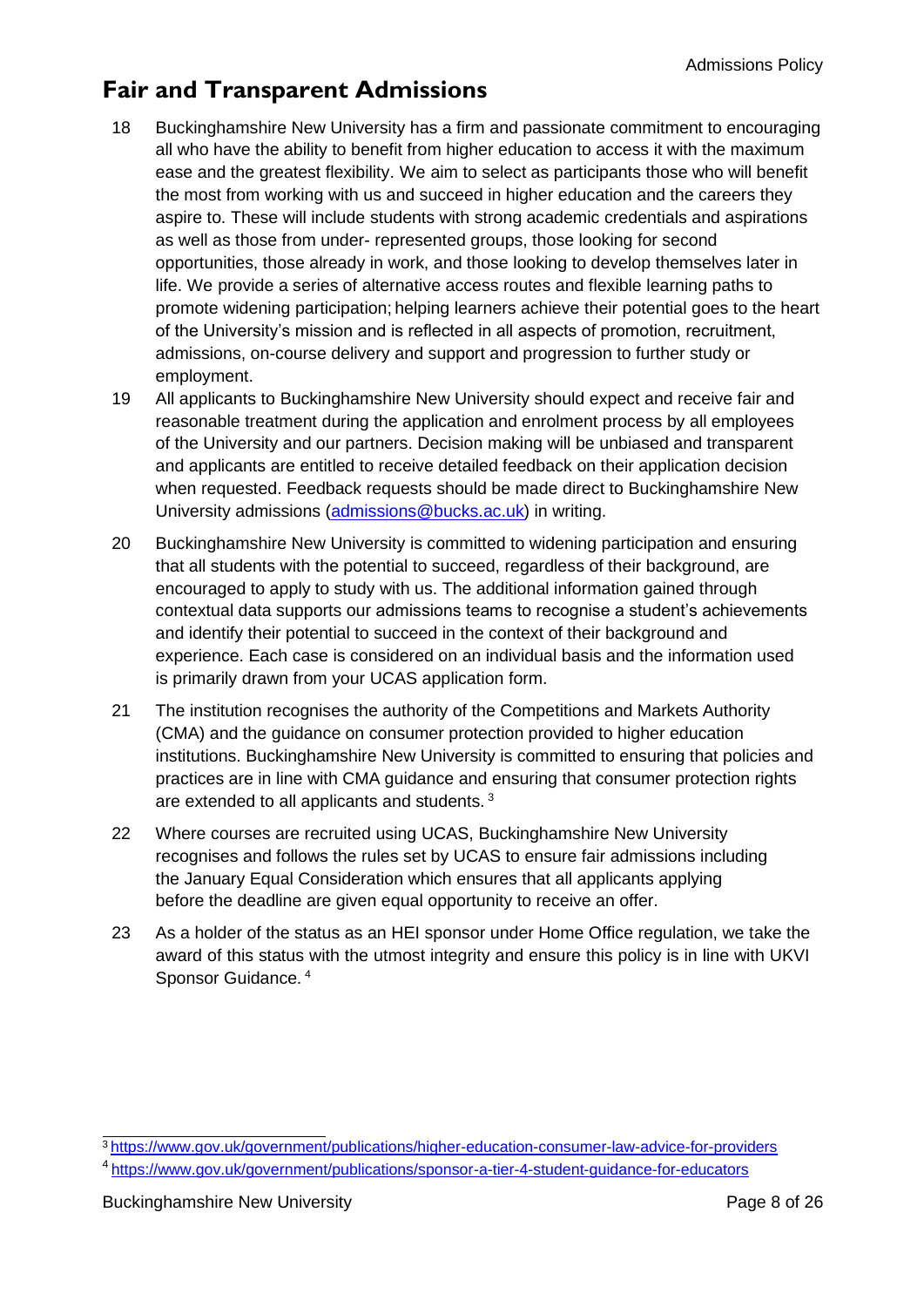# <span id="page-8-0"></span>**Equality and Diversity**

- 24 Buckinghamshire New University is committed to promoting equality and diversity and adheres to the Equality Act 2010. <sup>5</sup>
- 25 Through both its Equality and Diversity and Admissions policies, the University is committed to providing fair, transparent and consistent practice. Wework to create and maintain an inclusive environment where everyone can be themselves and achieve their full potential and we are committed to celebrating diversity and promoting equality of opportunity.
- 26 The institution does not discriminate against applicants on any characteristics such as disability, race, gender, ethnicity, sexual orientation, age, religion, political beliefs or socio-economic status.
- 27 Buckinghamshire New University acknowledges the benefits that a diverse student body brings and aims to promote and encourage equality between all students and staffmembers.

### <span id="page-8-1"></span>**Applicants with Disabilities and additional support needs**

- 28 Buckinghamshire New University welcomes applications from disabled students and has a dedicated team providing support, advice and guidance to applicants andstudents.
- 29 Applicants are encouraged to disclose the nature of their disability in their applications. [https://www.bucks.ac.uk/life/student-success-and-support/inclusion-diversity-and](https://www.bucks.ac.uk/life/student-success-and-support/inclusion-diversity-and-disability)**[disability](https://www.bucks.ac.uk/life/student-success-and-support/inclusion-diversity-and-disability)**
- 30 This early contact with the applicant allows the University to be pro-active in discussion and provision of reasonable adjustments, so enhancing their studies and student experience, whilst complying with current government legislation.
- 31 In cases where an applicant declares a disability on their application, consideration of support requirements will remain entirely separate from entry requirements. If an offer is made, an assessment of needs is carried out to ensure that the University can provide the required support.
- 32 Where the needs of the applicant are complex, the University may issue an offer based on academic and other eligibility criteria, which remains subject to investigation as to whether suitable adjustments can be implemented.
- 33 Complex needs will be assessed by a panel consisting of Head of Students & Wellbeing, Head of School or Course Leader, Health & Safety Manager and Accommodation Manager as appropriate.
- 34 In the exceptional event that the University decides that the adjustments required to support the applicant could not reasonably be made, the University reserves the right not to make such adjustments. In such a case, the University will contact the applicant directly to confirm this decision. We will offer the applicant support in submitting an alternative application where appropriate.

<sup>5</sup> <http://www.equalityhumanrights.com/legal-and-policy/legislation/equality-act-2010>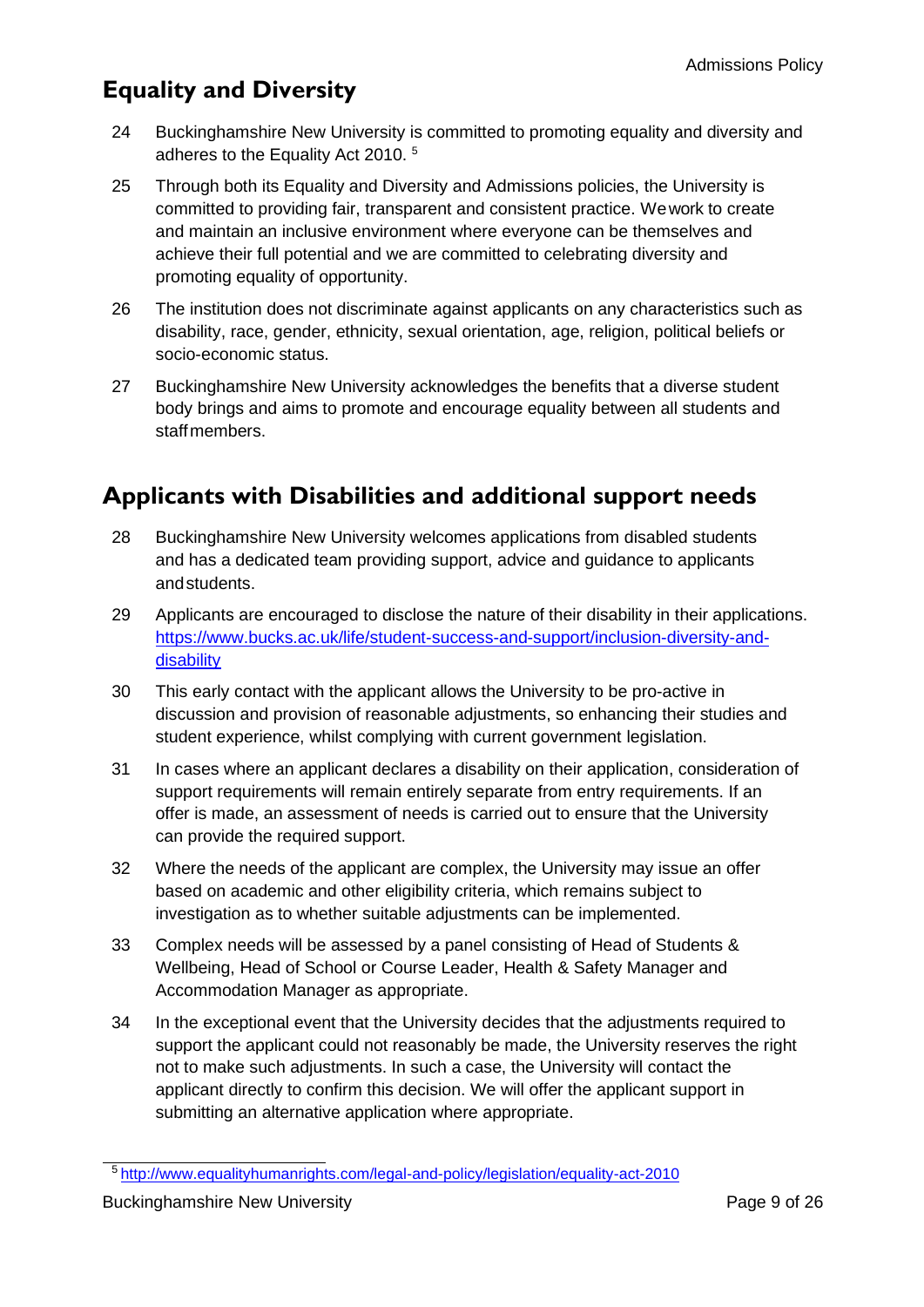Admissions Policy



### <span id="page-9-0"></span>**How to Apply**

- 35 Buckinghamshire New University recommends all full-time undergraduate students apply through UCAS and applicants are asked in the first instance to visit [www.ucas.com](http://www.ucas.com/) and submit an application to study through their online application form.
- 36 Applicants applying through Clearing who have not previously submitted an application through UCAS for that intake may be offered a place outside of the UCAS system. In such cases, the institution will provide applicant details to UCAS directly and create an application on their behalf once the applicant has formally enrolled on their programme.
- 37 Applicants applying for postgraduate study, select Foundation degrees, short courses, CPD or distance learning and part-time programmes should apply using the online application portal on the University website at [http://bucks.ac.uk/applynow, a](http://bucks.ac.uk/applynow)s directed by the instructions for application on the course page of the website. Applicants are advised to follow the instructions and links to either application methods on the individual course pages.
- 38 Applicants wishing to apply for a research degree should visit our website <https://www.bucks.ac.uk/research/graduate-school>

### <span id="page-9-1"></span>**Criteria for Admissions and Entry Requirements**

- 39 The University seeks to admit applicants it believes have the potential to succeed. Underlying this strong belief are three factors we feel are key to indicating the likely success of a student:
	- a Ability at a certain level in thinking and learning
	- b A foundation of skills from which to extend their study
	- c Motivation and commitment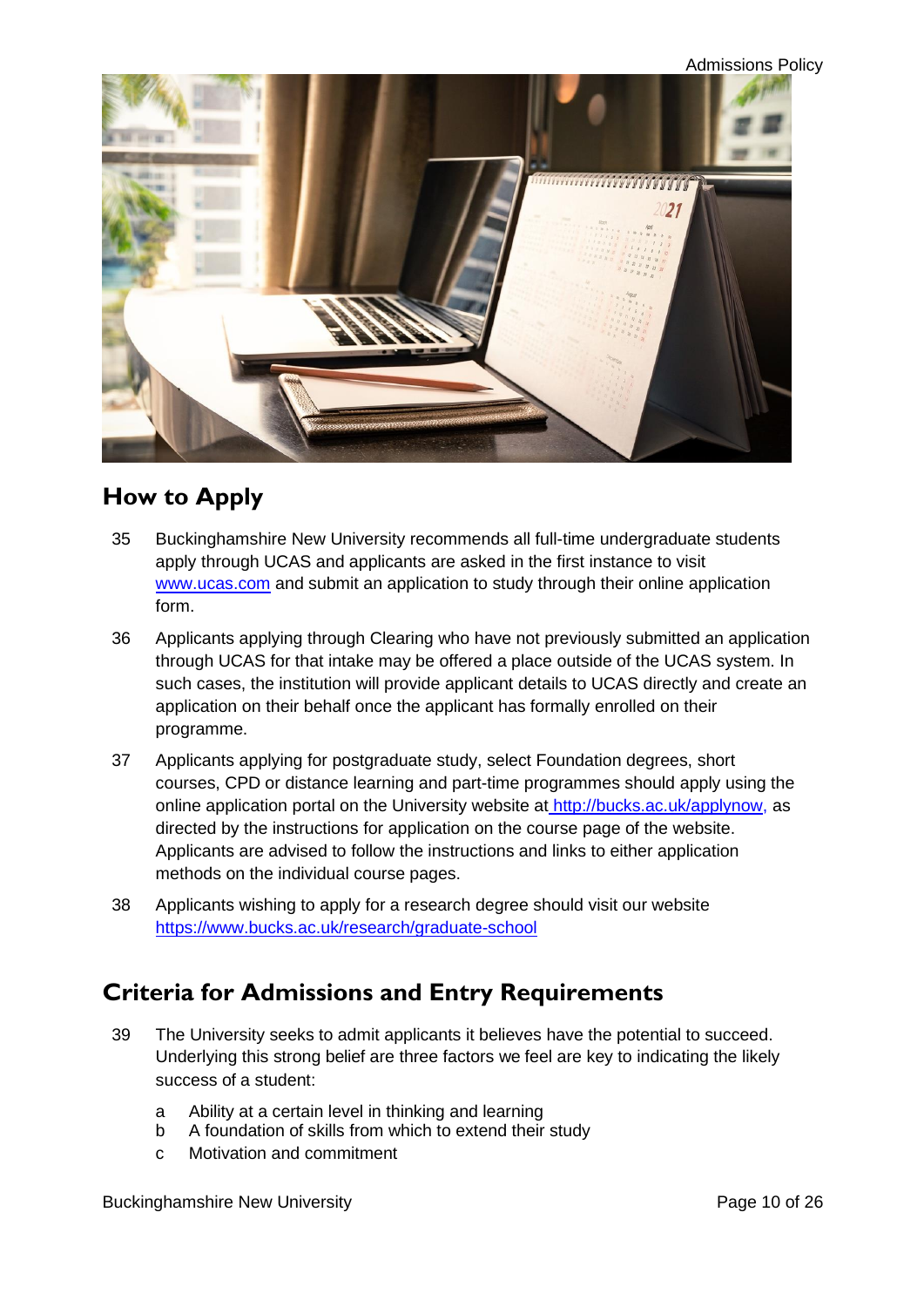- Admissions Policy 40 These factors, alongside formal qualifications, will be assessed through a student's, application, personal statement and, where appropriate, at an audition/interview/skills test. Each application is individually assessed upon its own merits.
- 41 Entry requirements at Buckinghamshire New University are set in collaboration between the Marketing, Student Recruitment and Communications Directorate, senior management, academic partners, relevant academic colleagues and employers of degree apprentices, as appropriate.
- 42 Requirements are reviewed annually to ensure that they are reasonable, relevant and in line with industry best practice. Any academic decision made by the Admissions Team is therefore made in accordance with these criteria. Changes to this entry criteria can only be agreed between the Head of School and the Head of Admissions.
- 43 The purpose of setting minimum academic entry requirements is to ensure that students joining Buckinghamshire New University have demonstrated sufficient academic ability to complete and gain benefit from a programme of study. It is not in the best interest of an applicant to allow them to join and commit to a programme of study and/or pay tuition fees for a programme for which they are not sufficiently prepared or where doubt exists regarding their ability to succeed on and complete the programme.
- 44 Applicants are expected to demonstrate numeracy and literacy skills equal to QCF Level 2 (GCSE A\*-C or equivalent) through formal qualifications. Applicants who do not meet these requirements will be considered on a case by case basis, taking into account their strengths in each area and the demands of their chosen programme. Applicants to specific, professional programmes may be required to undertake an additional written assessment to establish that an appropriate level of ability in English language and mathematics has been achieved. This usually takes place during specified interview days or as part of the selection process.
- 45 Suitability for entry to a higher education programme can be demonstrated in a number of ways and is not limited to academic qualifications alone. Applicants who do not meet our published entry requirements are encouraged to contact Admissions for advice at [admissions@bucks.ac.uk.](mailto:admissions@bucks.ac.uk)
- 46 Up to date entry requirements are published on the relevant page for each programme on our website, partner websites, and the UCAS course listing page (where appropriate).
- 47 Buckinghamshire New University is committed to ensuring that information provided to applicants is accurate and correct. In any case where a difference in published entry requirements exists across prospectus, leaflets and written communication to applicants, Buckinghamshire New University's website should be taken to be the most up to date and definitive source of information.
- 48 Buckinghamshire New University typically make undergraduate offers based upon the UCAS Tariff point system and undergraduate applicants are expected to hold the appropriate number of UCAS points for their chosen programme. More information on UCAS Tariff points can be found at [https://www.ucas.com/ucas/tariff-calculator.](https://www.ucas.com/ucas/tariff-calculator)
- 49 A tariff points range will usually be provided and students studying a broader range of subjects should display a minimum level of achievement in each, in accordance with the published range.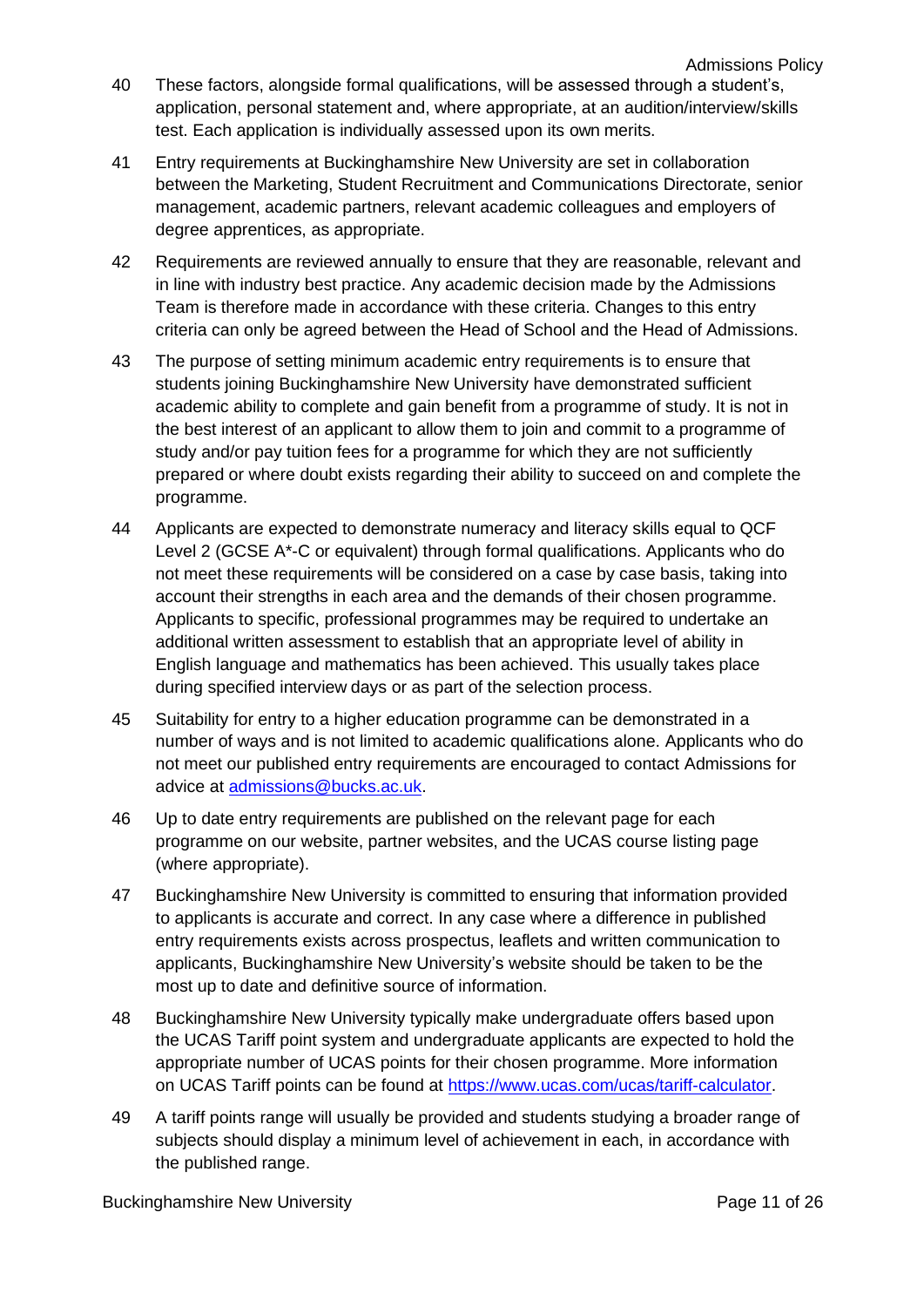- 50 Any qualification which carries tariff points may be counted towards the total, however applicants are normally expected to have at least two full A-levels or equivalent as part of their qualification profile for entry to Level 4.
- 51 Applicants taking qualifications not currently included in the UCAS tariff should contact Admissions for advice at [admissions@bucks.ac.uk.](mailto:admissions@bucks.ac.uk)
- 52 Entry to taught postgraduate programmes normally requires a first degree, but relevant experience, in some cases, can substitute for this requirement. The University does reserve the right to make this decision and entry to programmes without a first degree is at the University's discretion. Specific entry criteria can be found on the course pages of the University website [\(www.bnu.ac.uk\)](http://www.bnu.ac.uk/).
- 53 Admission to foundation year, level 3 and further education programmes run by the University is considered in accordance with specific entry criteria for each course, which can also be found on the course page on our website.
- 54 All applicants to undergraduate and postgraduate courses, as well as some professional courses, must submit a personal statement in support of their application. This personal statement must be a piece of original writing and should demonstrate a clear interest in the subject applied for as well as strong literacy skills. Statements containing considerable inaccuracies, spelling or grammar issues, or flagged as containing duplicate sentences in the UCAS Similarity Detection Service or other, similar software, may result in an application being rejected or a new personal statement being requested.
- 55 Undergraduate applicants are expected to submit at least one reference; this should be an academic reference from a current or former tutor, however professional references can also be accepted in exceptional circumstances. Applicants currently studying for a qualification for entry to higher education (e.g. A-levels) will always be expected to submit a reference from their current school or college.
- 56 Postgraduate applicants are expected to submit one reference, either professional or academic. Applicants unable to submit one reference should seek further advice from Admissions.
- 57 Buckinghamshire New University routinely check references for validity and referees may be contacted to request further information or clarification. References found to be falsified or from unsuitable sources may result in an application beingunsuccessful.
- 58 It is the responsibility of all applicants to supply accurate information at the time of application and to disclose anything which may influence an admission decision. Failure to disclose information which would have been influential in the decisionmaking process, may lead to an offer being retracted.
- 59 In applicable cases, applicants who are not successful for select taught three-year programmes may be offered relevant Foundation level study, or alternative but related undergraduate courses that have a lower academic entry profile.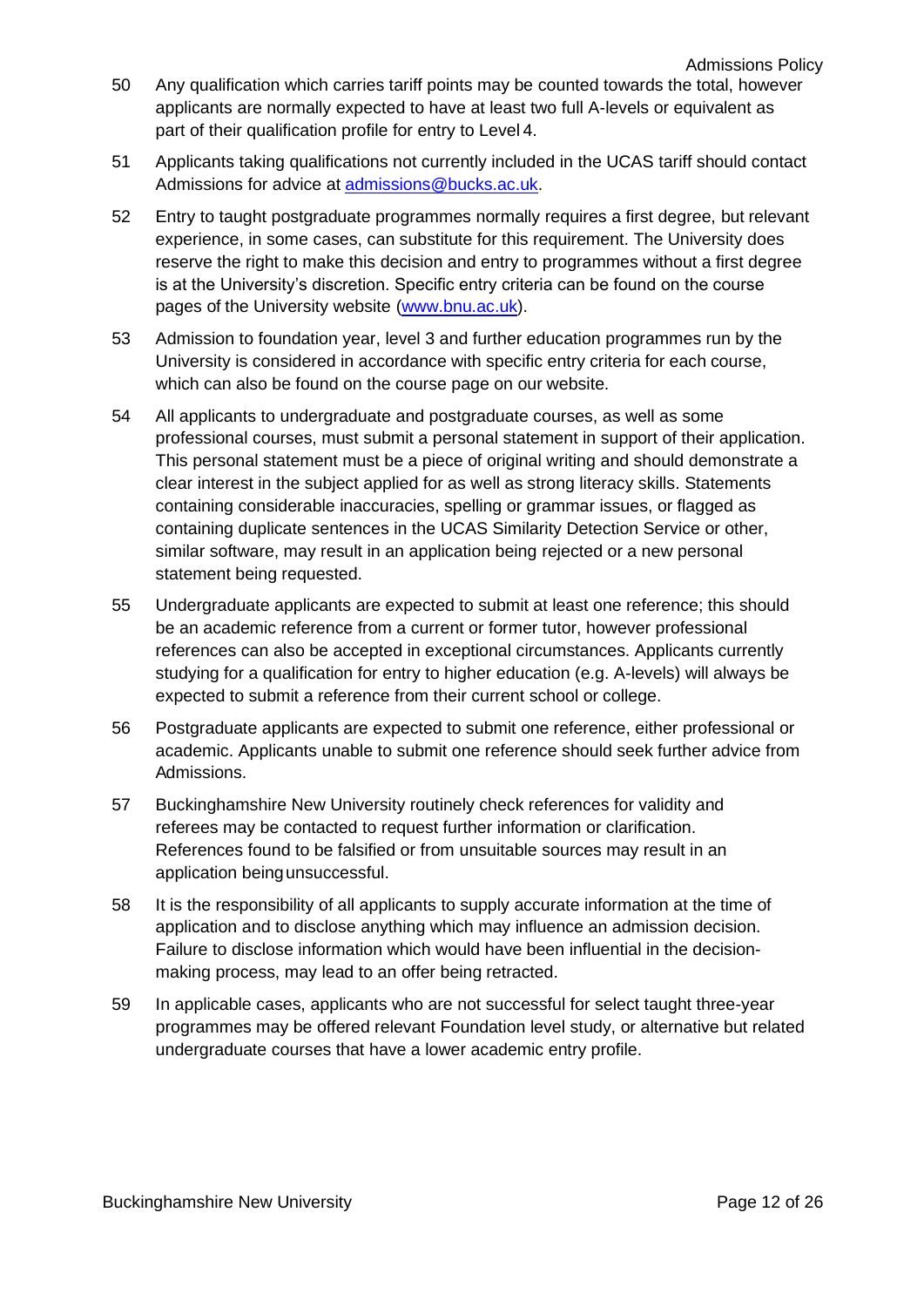Admissions Policy



### <span id="page-12-0"></span>**Evidence of Qualifications and Information Verification**

- 60 Buckinghamshire New University reserve the right to request evidence of any qualification stated on an application form.
- 61 Applicants who fail to provide evidence of qualifications to Buckinghamshire New University within 28 days of the initial request may have their application rejected or withdrawn.
- 62 As part of the application assessment process, information provided by an applicant may be verified for accuracy by Buckinghamshire New University or authorised colleagues at our partner institutions. This includes qualifications, references and previous study.
- 63 Buckinghamshire New University reserve the right to withdraw or reject any application found to contain misleading or false information. This information may also be shared with the UCAS verification team for further investigation and may result in other UCAS choices being contacted or the UCAS application being withdrawn entirely.
- 64 All applicants are expected to have provided evidence of qualifications prior to enrolment. Students with outstanding evidence or qualifications may be provisionally permitted to attend lectures, log in to student accounts (e.g. email or Moodle) and make use Buckinghamshire New University facilities such as the library whilst certificates or results are pending, however this is strictly at the discretion of the University and will be decided on a case-by-case basis.
- 65 Any applications found to be fraudulent through the UCAS Similarity Detection Service, or found to be fraudulently claiming extenuating circumstances, will be rejected by the University.

# <span id="page-12-1"></span>**English Language**

Buckinghamshire New University **Page 13 of 26** 66 All Buckinghamshire New University programmes are taught in English and applicants must have demonstrated sufficient English language ability to be able to succeed prior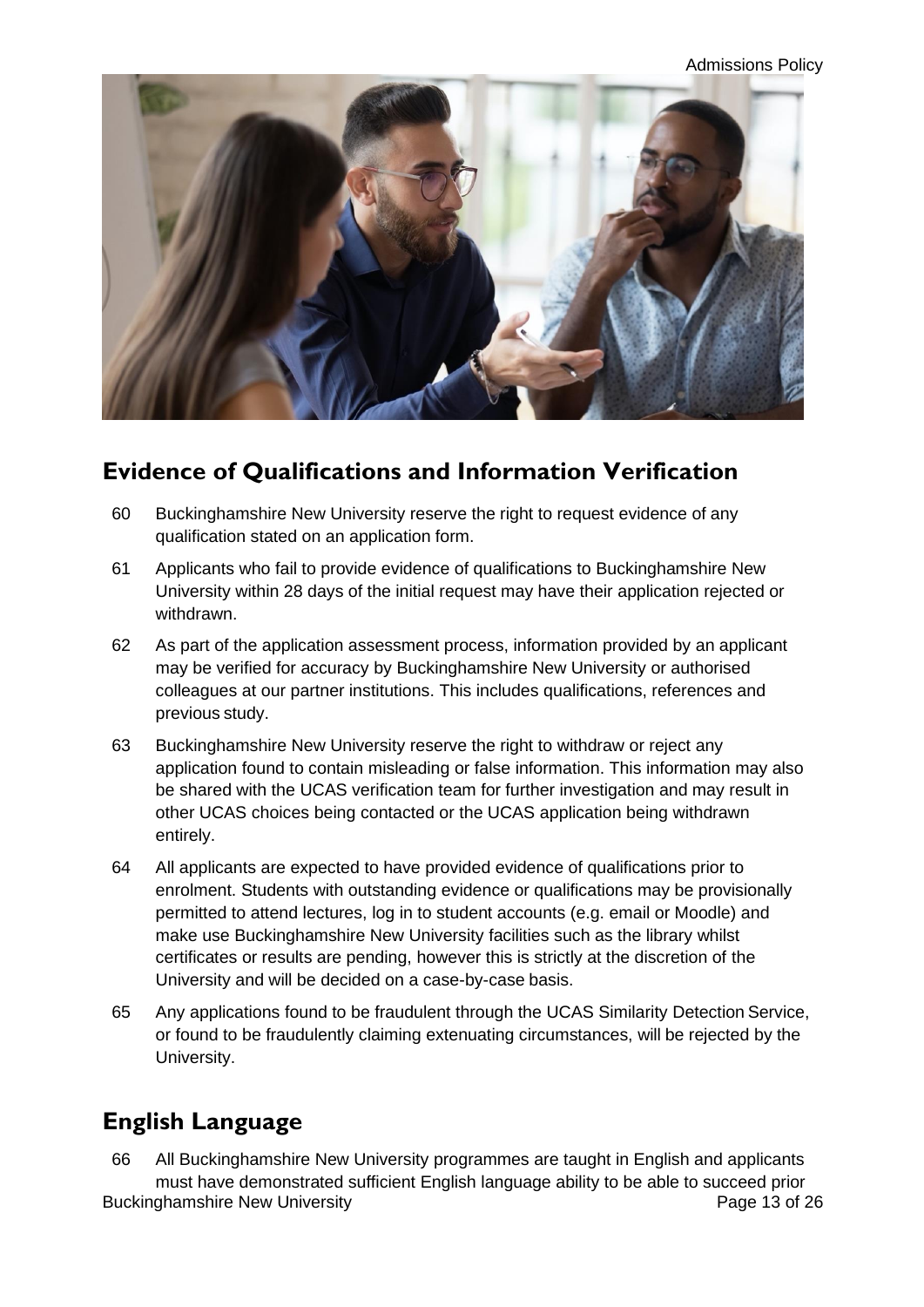Admissions Policy to enrolment on a programme. This is typically evidenced through completion of a GCSE, level 2 or equivalent programme from a majority English speaking country.

- 67 Any student who has studied in a non-majority English speaking country will typically be asked to complete an additional qualification testing English language ability (speaking, listening, reading & writing). Buckinghamshire New University's preferred qualification is IELTS but equivalent qualifications can be considered. Please contact [admissions@bucks.ac.uk](mailto:admissions@bucks.ac.uk) should further advice on suitable English language qualifications be required.
- 68 Applicants who have previously studied English as a second language (in which the primary mode of instruction is in a different language) may still be asked toprovide evidence of English ability as part of their offer conditions. The institution consults ECCTIS (Formerly UK NARIC) for guidance on qualifications in this category.
- 69 Buckinghamshire New University may be unable to accept certain qualifications or tests with known security or verification issues. Applicants wishing to submit an English qualification not listed on the University website should contact Admissions for advice.

# <span id="page-13-0"></span>**Predicted Grades and Conditional Offers**

- 70 Buckinghamshire New University will make use of conditional offers for any applicant sitting entry qualifications (e.g. A-Levels, BTEC qualifications, GCSEs) who have yet to complete the final assessment. A conditional offer will be made in any case where a suitable personal statement and reference has been submitted and the applicant is currently sitting or holding sufficient qualifications to meet our minimum grade and UCAS point requirements.
- 71 Predicted grades are considered to be a useful indicator of a student's current academic ability, however it is recognised that making a decision based upon predicted grades alone may not always result in a fair or accurate decision. In many cases an offer will be made to any applicant meeting the entry criteria, including cases where the predicted grades are lower than our entry requirements. The decision to make an offer to applicant with lower predicted grades would typically be made on the basis of a strong application, reference and personal statement.
- 72 Applicants who do not have suitable Level 2 qualifications in Maths and English may be issued a conditional offer on the basis of achieving this qualification, even if they are not currently sitting it. This is to ensure that we give applicants every possible opportunity to succeed in gaining a place. Applicants unsure as to how to meet this condition should contact Admissions for advice on [admissions@bucks.ac.uk.](mailto:admissions@bucks.ac.uk)
- 73 Applicants receiving a conditional offer are expected to meet all conditions by the following 1 September (or later deadline if set by UCAS) and it is the responsibility of the applicant to ensure that Buckinghamshire New University is provided with suitable evidence that all conditions have been met prior to this deadline. Extensions to this deadline are at the discretion of the University.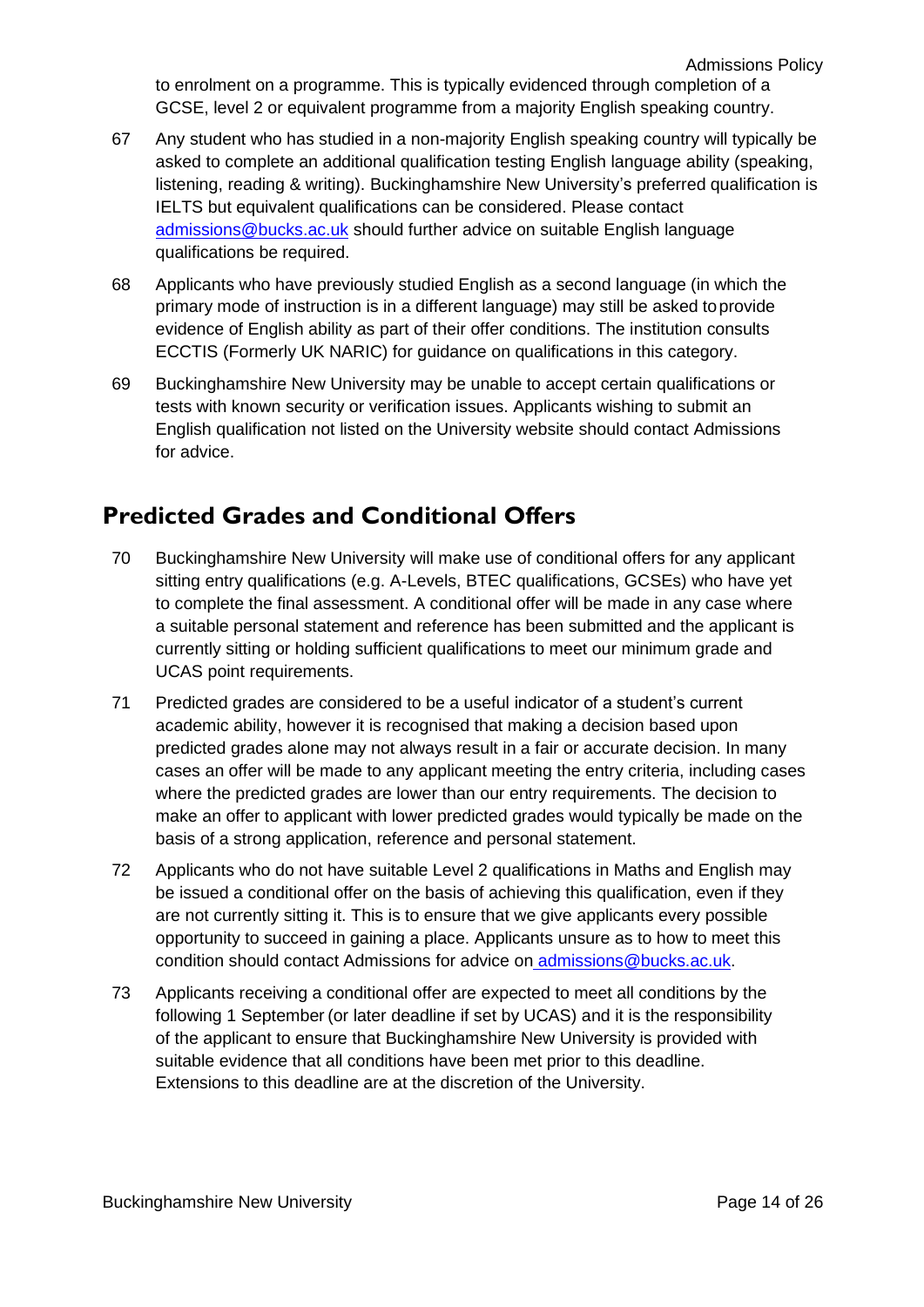# <span id="page-14-0"></span>**Unconditional Offers**

- 74 Buckinghamshire New University will make Unconditional Offers when the applicant:
	- already holds the required grades or qualifications for the course
	- applies to a course where admissions decisions have been substantively informed by an interview, audition, or additional application procedures (such as the submission of a portfolio or skills test)
	- requires special consideration due to mitigating circumstances, such as illness or disability.
- 75 Buckinghamshire New University will not use conditional unconditional offers or incentives that put undue pressure on the applicant to make the University the applicant's Firm Choice.

# <span id="page-14-1"></span>**Contextual Admissions**

76 Buckinghamshire New University uses contextual information to assist in making assessments on applicant potential. Adjustments may be made to the requested tariff criteria in conditional offers or Unconditional offers made where appropriate.



#### <span id="page-14-2"></span>**Interviews**

77 For some provision, e.g. Performing Arts, Nursing and Professional Social Work courses, applicants will be required to audition or attend an interview, during which, written assessments in literacy and numeracy may be required. Where an applicant is interviewed or auditioned the decision for admission will be made by the academic or sector professional conducting the Interview.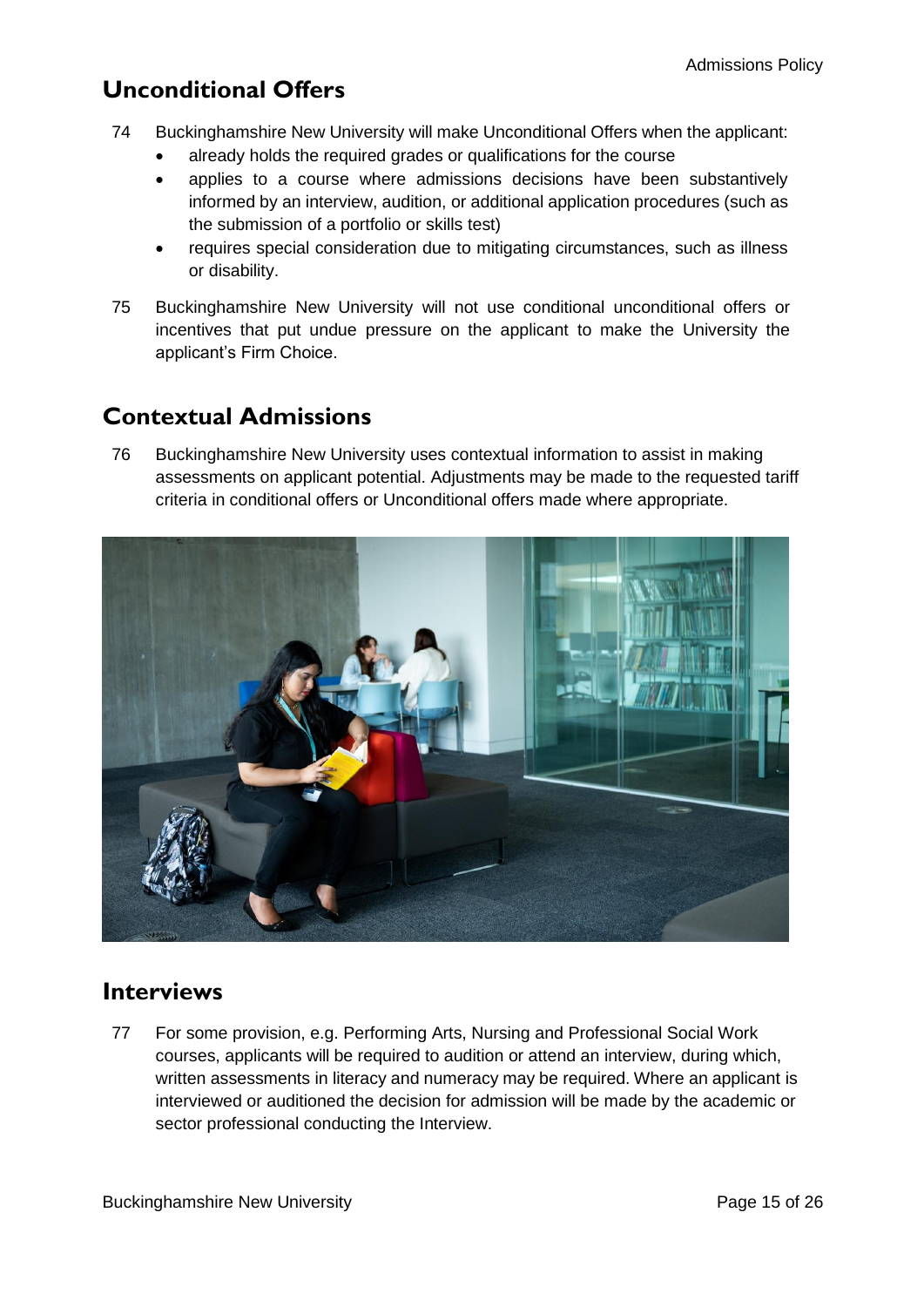# <span id="page-15-0"></span>**Student Transfer (Advanced Entry and Credit Exemption)**

- 78 Buckinghamshire New University will consider applications from students wishing to transfer to the University. Applications should be submitted using the most appropriate route and will be assessed against the entry criteria and requirements for the course of study.
- 79 Buckinghamshire New University is willing to consider applications for advanced entry onto a degree programme for applicants who have already completed Level 4 or 5 of a degree elsewhere. A thorough investigation of previous subjects studied and grades attained must take place prior to confirmation of an offer and acceptance cannot be guaranteed.
- 80 The University operates processes in relation to the *Accreditation of Prior Learning*, which are aligned to sector practice. Experiential industry experience, or credits accumulated from a programme at another educational organisation may, where appropriate, allow applicants to transfer credits towards a degree programme at Buckinghamshire New University. In thesecases, credits may be counted, but marks achieved elsewhere are not carried forward.
- 81 Specific professional programmes may have additional criteria.
- 82 Applicants seeking to transfer should contact Admissions for advice.

### <span id="page-15-1"></span>**Unsuccessful Applicants**

- 83 In cases where an applicant is unsuccessful in their application, the admissions team can provide detailed and personalised guidance on improving their profile and reapplying successfully in a future intake, along with feedback regarding the reasons for rejection.
- 84 Feedback is not provided as standard following an unsuccessful decision, however all applicants are entitled to request and receive feedback. This will be provided in writing within 14 working days of the request. Feedback should be requested by emailing [admissions@bucks.ac.uk.](mailto:admissions@bucks.ac.uk)

### <span id="page-15-2"></span>**Alternative Offers**

85 In cases where an applicant does not meet the minimum requirements for a course, they may be considered for an alternative programme at Buckinghamshire New University. This will happen in any case where the applicant meets the requirement for this alternative programme and the University deem that the programme is relevant or of interest.

### <span id="page-15-3"></span>**Decision process**

86 The University operates a centralised admissions service for these programmesand decisions are made by a professional team in the Marketing, Student Recruitment and Communications Directorate. This team is highly experienced and qualified to make these decisions, ensuring that it is able to deliver a fair and consistent admissions service.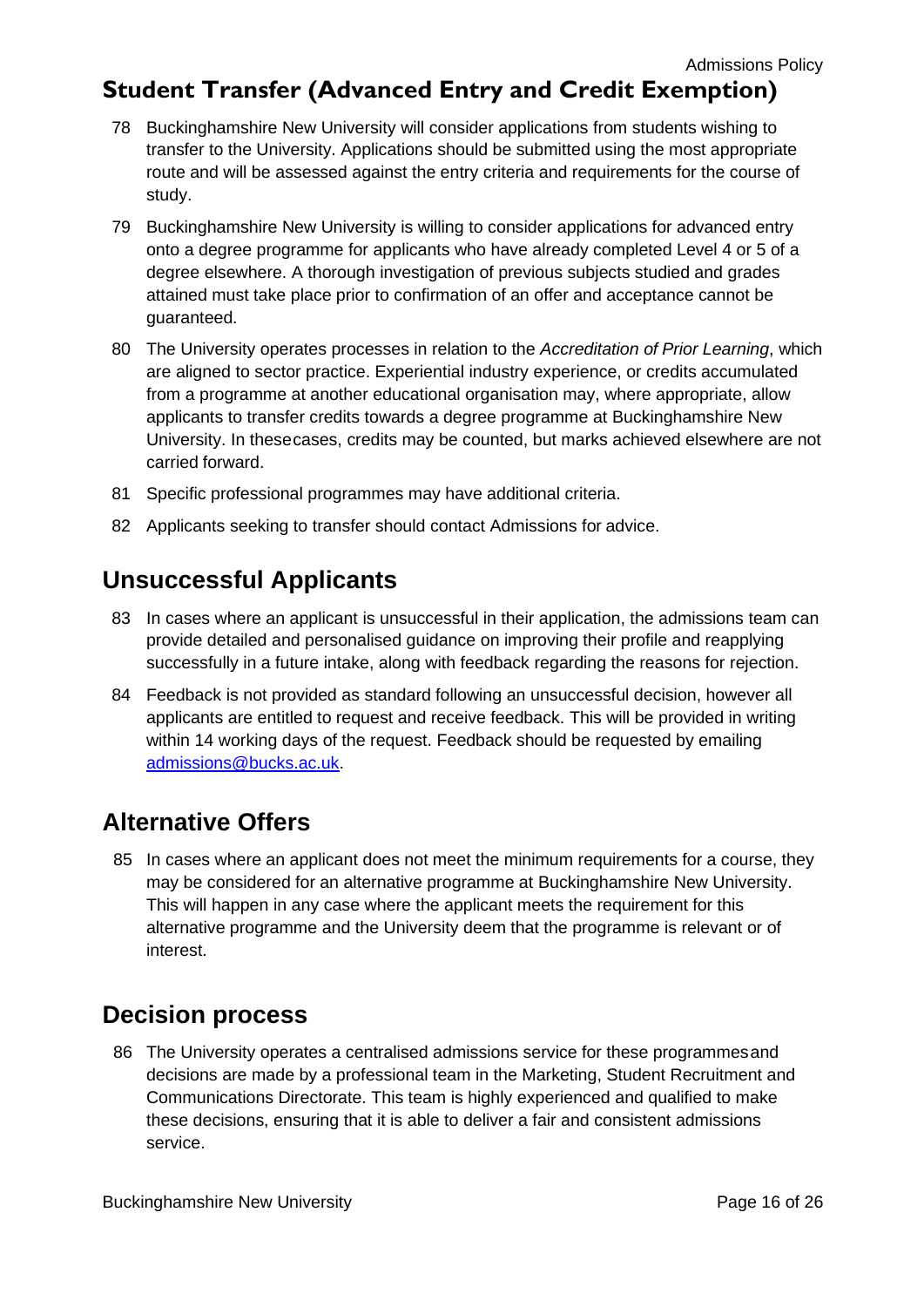- 87 Where the Admissions Team may need to seek further advice, appropriate admissions tutors, or Heads of School may be consulted on an admissions decisions. Such occasions may be when an applicant possesses non-standard qualifications.
- 88 Should any information be unclear on completed application forms, the Admissions Team will seek clarification directly from the applicant. This will, naturally, delay a final decision being made.



#### <span id="page-16-0"></span>**Communications**

- 89 Applicants may be contacted by Buckinghamshire New University or authorised colleagues at our academic partners in cases where information is missing or unclear which prevents a decision being made on an application. Applicants will typically be contacted by email.
- 90 In any case where an applicant does not respond to an information request, the application will be put on hold for a maximum of 28 days or until the passing of deadlines set by UCAS.
- 91 Buckinghamshire New University will reply to applicants within the stated service level agreement in initial communications and will process applications in line with stated guidelines from UCAS and/ or detailed in partner Operation Manuals.
- 92 Applicants who do not respond by the given deadline will be contacted again and given an additional 14 days to respond.
- 93 Buckinghamshire New University reserve the right to reject or withdraw any applicant who submits an incomplete or unclear application and who do not respond satisfactorily to requests for more information or clarification.
- 94 Applicants applying through UCAS will receive their decision and any offer conditions through UCAS Track.
- 95 Direct applicants will receive their decision via an offer letter which will be emailed to them.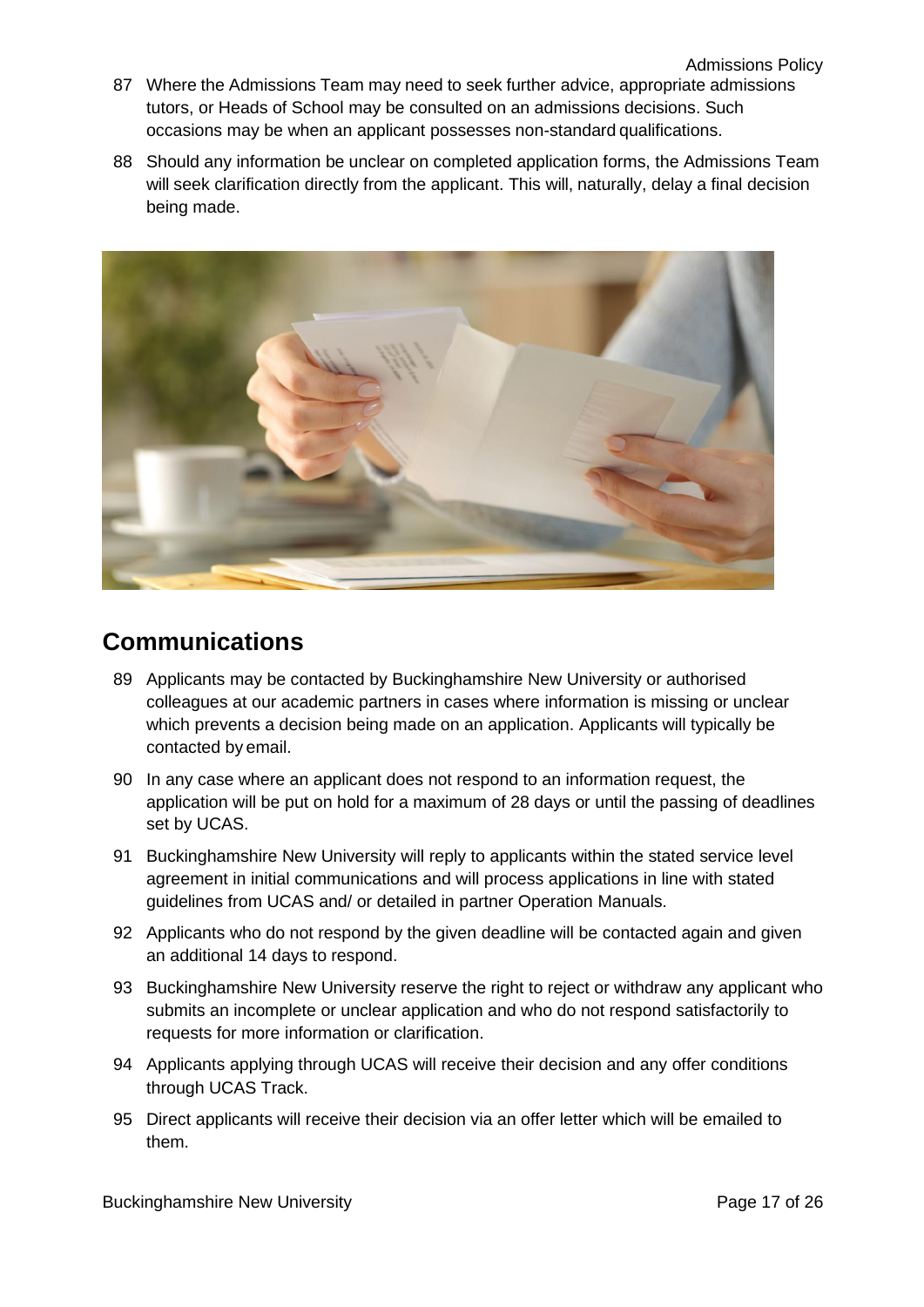# <span id="page-17-0"></span>**Confirmation of results**

- 96 The confirmation of offers occurs when results are received by the Admissions Team.
- 97 The process involves the comparison of achieved results against the original offer made by the University. If academic conditions, alongside any non-academic conditions, are met, the University is able to 'confirm' places to applicants. Once offers are confirmed, applicants' offer status will move from CF (conditional firm), to UF (unconditional firm) and applicants will be able to view this movement via TRACK, UCAS' on-line application tracking service for applicants.
- 98 Offers are assessed, and results compared with offers, on an individual basis. It is at this point that the nature and potential impact of any individual extenuating circumstances is also considered.
- 99 The confirmation of results occurs electronically, in conjunction with other external electronic systems. The University reserves the right to amend any confirmation decisions made as a result of electronic system errors.
- 100 It is the responsibility of applicants to notify the University of any examination results required as part of their offers.
- 101 Buckinghamshire New University reserves the right to accept applicants who do not meet their conditional offer following their exam results. This decision will be made once all qualifications and grades are available and on a case by case basis. Applicants holding a conditional offer should be aware that the only way to be assured of their acceptance is by meeting the terms of their offer and acceptance with lower grades or failed qualifications is not assured.

# <span id="page-17-1"></span>**Appeals and Complaints**

- 102 Appeals are typically considered to be cases in which an applicant feels that a specific decision was not made fairly or did not take into account relevant information which lead to an incorrect or unfair decision being reached.
- 103 The University will accept an appeal against an admission decision only when an applicant is able to provide evidence that prejudice or bias, in relation to equality and diversity issues, has influenced an outcome, or where evidence can be provided that procedural irregularities have occurred. Appeals will not be accepted against an academic judgement, except in cases where an administrative error has beenmade.
- 104 Requests for appeals should be directed, in writing, to the Head of Admissions within 10 working days of confirmation of the application decision. Requests for appeals against admission decisions for research degrees will be forwarded to the Research Unit for investigation and response. Evidence supporting the grounds for anappeal should be provided by the applicant, in order that a decision may be reviewed. The review of a decision does not guarantee its amendment and the University reserves the right to uphold an original admission decision.
- 105 Responsibility for communicating, in writing, the result of an appeal lies with the Head of Admissions (taught courses), and the Research Unit (Research degrees).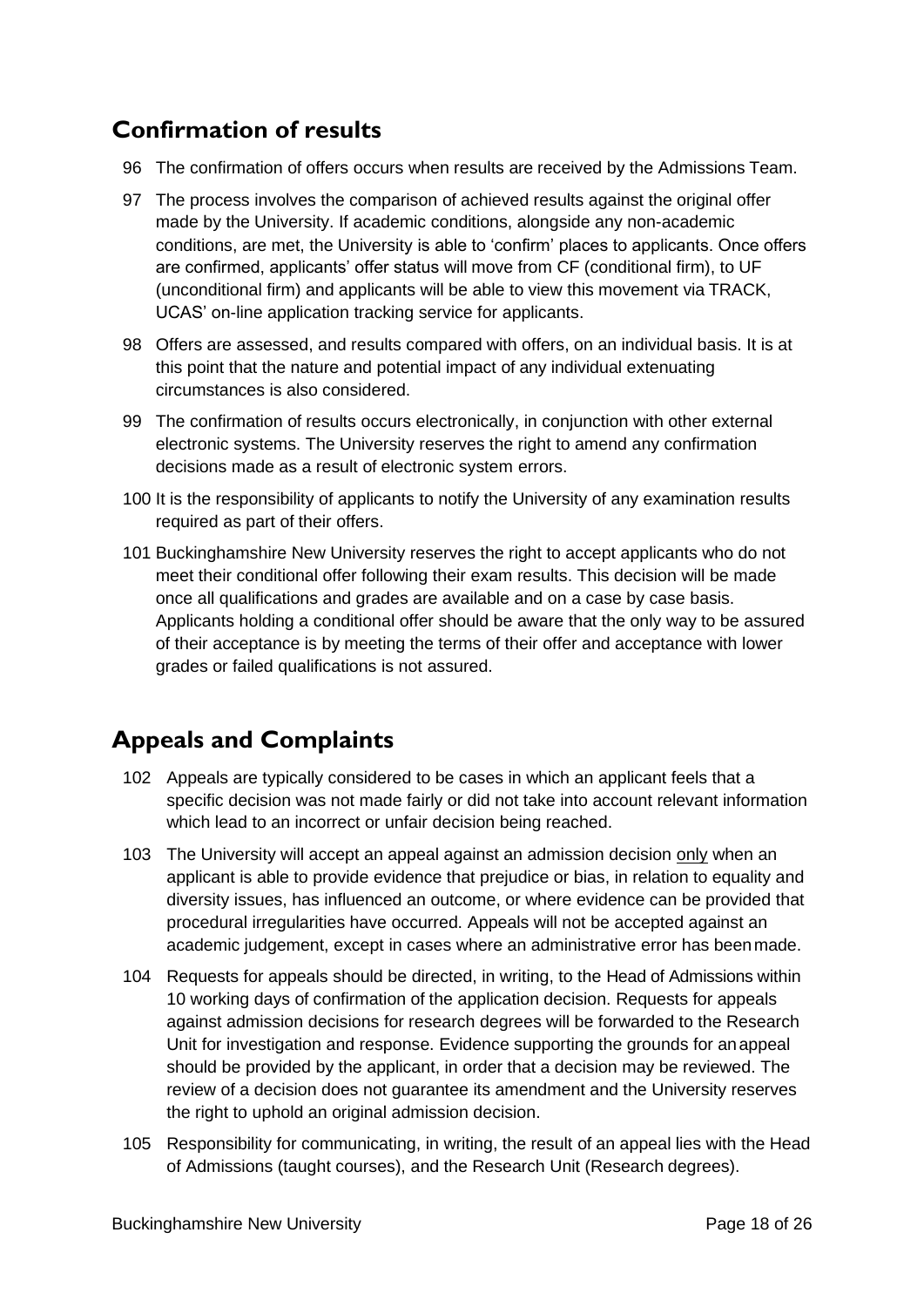- 106 Complaints are typically considered to be cases in which an applicant feels that they did not receive the level of customer service or attention that was expected during the admissions process and wishes for the handling of their application to bereviewed.
- 107 The university will ensure that all complaints and appeals are dealt with consistently, fairly and promptly. Applicants who make complaints will not be discriminated against.
- 108 All complaints are dealt with in confidence.
- 109 Complaints may be made in relation to the level of service received in thefollowing areas:
	- the behaviour of an employee of the University during the application process
	- the level of feedback provided, upon request from the applicant,
	- the way in which an application has been handled.
- 110 Complaints should be made by the applicant themselves. Complaints made anonymously cannot be dealt with, and complaints made by third parties (such as parents and guardians, teachers, advisors and educational agents) will only be considered in exceptional cases at the discretion of the Head of Admissions, and at the express permission of the applicant the complaint relates to.
- 111 The time scales outlined in this procedure will be followed to the best ability of Buckinghamshire New University Staff and complaints will be dealt with as soon as possible. Where a complaint cannot be resolved within the advertised time frame, all relevant parties will be advised.
- 112 Buckinghamshire New University reserves the right not to consider complaints made by applicants outside of the time frame but recognises that there are some instances where complaints can be considered outside of this.
- 113 If a complaint is upheld, Buckinghamshire New University will promptly take the agreed action to come to a resolution in accordance with any other relevant policies or procedures. If it is not, the decision will be quickly communicated in a clear manner to the applicant.
- 114 **Informal Complaint**; Most complaints are resolved satisfactorily at this stage. Applicants should raise their first complaint in writing with the Admissions Team directly by contacting: [admissions@bucks.ac.uk.](mailto:admissions@bucks.ac.uk) The complaint will then be dealt with directly by the relevant Admissions Officer.
- 115 Informal Complaints should normally be made within 20 working days of the admissions decision or action about which the applicant wishes tocomplain.
- 116 The Admissions Officer will normally respond to the complaint within 10 working days and will retain a record of the complaint, correspondence and any action taken.
- 117 If the complainant feels that the decision/response was unfair or not in accordance with the Admissions Policy, the Formal Complaint Procedure should be followed.
- 118 **Formal Complaint**; If the applicant is not satisfied with the initial response to their informal complaint, a written complaint should be submitted, normally within 10 working days, to the Head of Admissions.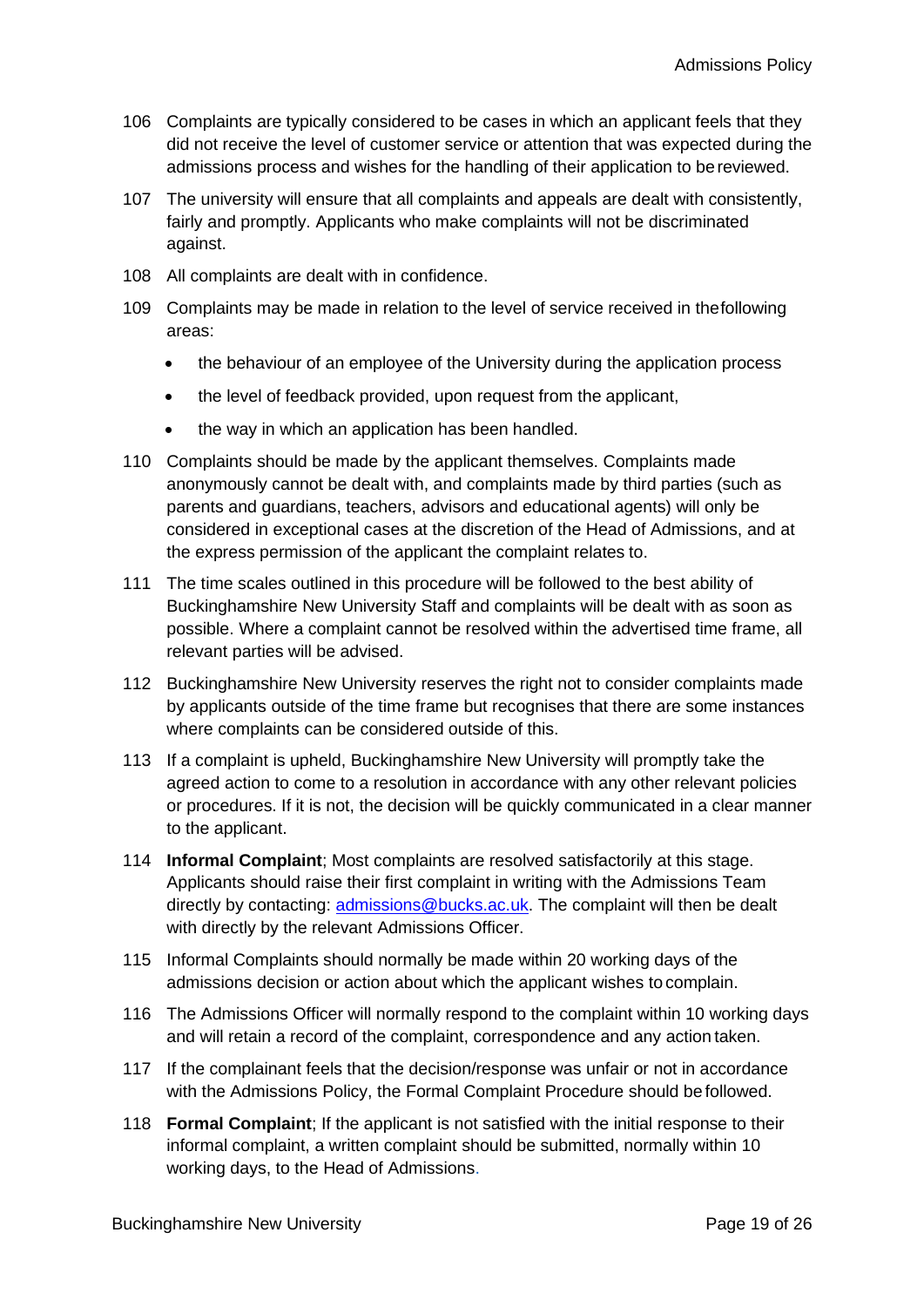- 119 Complaints should include a short statement explaining the nature of the complaint and, where the informal procedure has been followed, details of the response received and the reason for dissatisfaction.
- 120 The Head of Admissions will normally acknowledge the complaint within 5 working days. The complaint will then be fully investigated, and a full written response will normally be provided within 20 working days.
- 121 The Head of Admissions' decision regarding the outcome of the complaint will be considered final.
- 122 If the complaint relates to the Head of Admissions, it should be made to the Director of Marketing, Student Recruitment and Communications. In this instance, their decision regarding the outcome of the complaint will be considered final.

## <span id="page-19-0"></span>**Late Applicants**

- 123 In accordance with UCAS, the University accepts applications up to, and including, the official UCAS equal consideration deadline in January each year.
- 124 Applicants are invited to apply for programmes beyond this date, up to, and including, the final UCAS deadline for the submission of applications in June, provided spaces are still available. The next available intake will be displayed on the course pages of the University website.
- 125 Applications are considered in receipt order.

# **Deferred Applications**

- 126 A deferral is any instance in which an applicant requests to delay their enrolment on a programme by one year. This can be requested either on the original application form or at any stage in the application process up to enrolment.
- 127 Applicants may still be required to meet any offer conditions before a deferral can be confirmed.
- 128 Whilst the University accepts deferred applications, it cannot guarantee that a course will definitely run in the requested year of entry. Such applications can be made directly through UCAS at the time of applying. Applicants wishing to defer after submitting an application should contact the Admissions Office in the first instanceat: [admissions@bucks.ac.uk](mailto:admissions@bucks.ac.uk)
- 129 Requests to defer for multiple years will be considered on a case by case basis.

# **Criminal Convictions**

130 A previous criminal conviction does not necessarily preclude entry to Buckinghamshire New University, however a thorough and consistent process must be followed before an applicant is permitted to enrol at Buckinghamshire New University.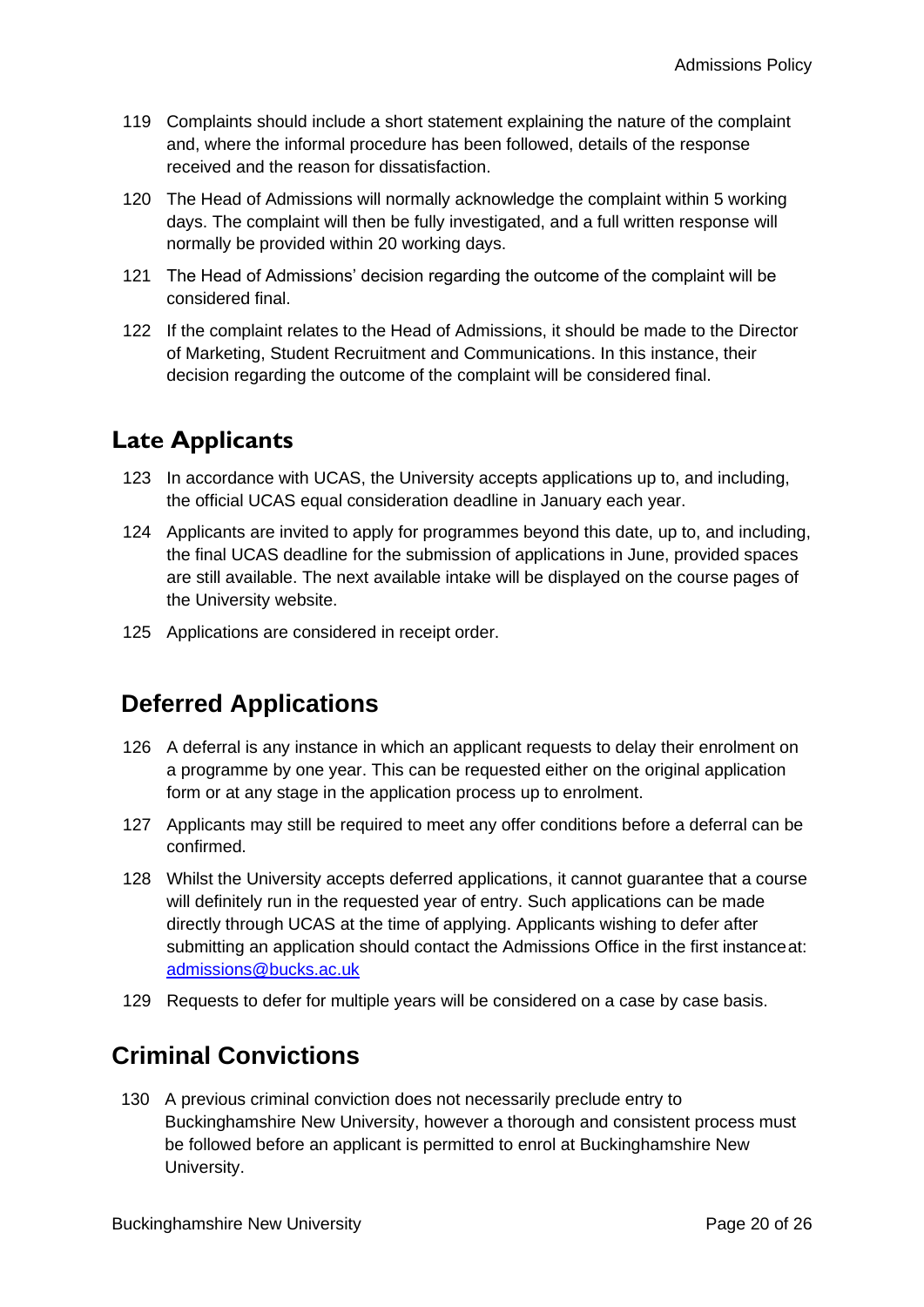- 131 The University will only seek information about spent or unspent convictions where is necessary and appropriate to do so.
- 132 Applicants to some professional courses require mandatory Disclosure and Barring Service (DBS) checks, in addition to the initial assessments by the University's Criminal Convictions Panel, in accordance with the requirements of the respective professional bodies representing their courses. For professional courses, it is essential that DBS clearance is given. Failure to receive this may result in an offer being withdrawn or, in cases where a student has enrolled, the termination of their studies. The procedure can be found on the University website.

# **Applicants Under 18**

- 133 The University welcomes applications from people of all ages. However, we have a duty of care towards all our students, employees and visitors and in the case of students joining before their 18th birthday this duty is enhanced as such students are regarded as children under UK law. The University, in admitting students under the age of 18, must ensure that all appropriate legal obligations are recognised and discharged. Students that will be enrolling before their 18<sup>th</sup> birthday will be required to provide proof of parental or guardian approval through completion of the relevant form: please see the *Safeguarding Under 18s and Adults at Risk Policy and Procedure*.
- 134 Each applicant will therefore be assessed on his or her merits in the light of available information.
- 135 Students under the age of 18 may be restricted from participating in specific events and activities, however Buckinghamshire New University will try to ensure a similar, inclusive experience and information on restricted events will be provided at the start of the academic year.

# **Mature Applicants**

136 Applications from mature applicants (over 21), without the required entry qualifications, but who are able to demonstrate relevant experience, will be given consideration. Buckinghamshire New University welcomes applications from students of all ages and backgrounds, applicants are assessed on their own merits and no applicant to Buckinghamshire New University will be discriminated against on the basis of age.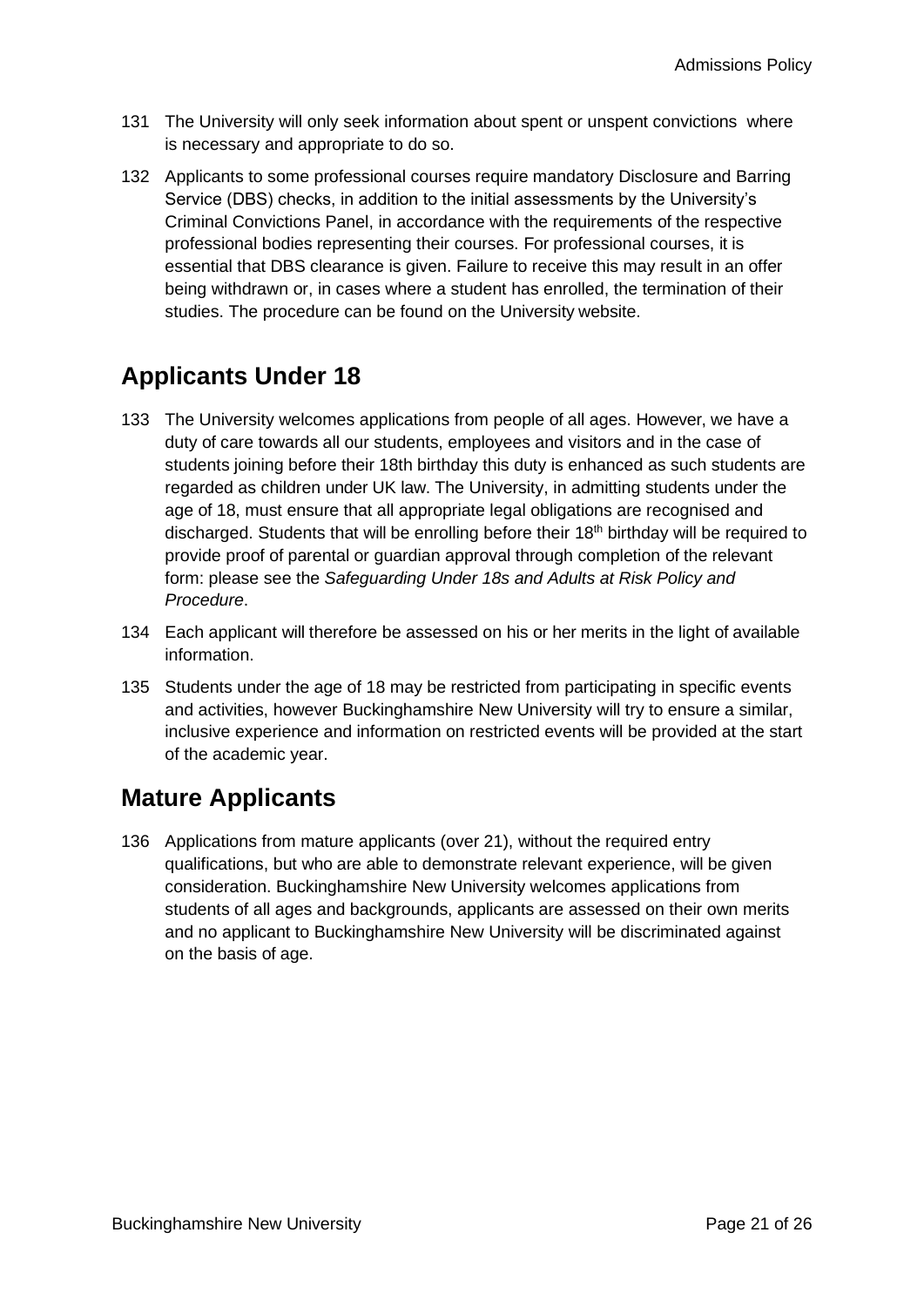# **International and EU applicants**

- 137 Our specific systems and processes as they apply to international applicants can be found in our *International Student Policy*, which should be read in conjunction with this policy.
- 138 In the context of this policy an international student is defined as a student who registers on a BNU award at the University or one of its registered sites from a country outside the UK that requires a Tier 4/ Student Route visa to study in the UK.
- 139 Buckinghamshire New University recognises its responsibility for meeting legislative and other regulatory requirements, particularly in context of meeting its sponsorship duties as a Tier 4/Student Route Licence holder. These duties are under continual review by the Home Office; UK Visas and Immigration (UKVI). While the University will endeavour to ensure that this policy and its related procedures remain current and accord to UK legislation, this policy will be superseded by any legislative or Home Office / UKVI policy requirements.
- 140 International, and EU applicants for whom English is not a first language are expected to hold an IELTS qualification, with a score of 6.0, and no individual element lower than 5.5, or an equivalent qualification as listed on the University website.

Note: International and EU applicants who have not reached this level may attend a pre-sessional course which will help to improve their language skills. Please contact [admissions@bucks.ac.uk](mailto:admissions@bucks.ac.uk) for further information.

- 141 Individual programmes and research degrees may stipulate a higher level, as required.
- 142 Buckinghamshire New University considers a wide range of qualifications for entry on to its programmes, taking advice and guidance from sector-wide products and publications such as ECCTIS (Formerly UK NARIC), The British Council and UCAS publications, this ensures our international qualification equivalencies are fair and consistent.
- 143 As part of the application process, Buckinghamshire New University requires applicants to indicate their residency status for fee paying purposes. The University uses this information to determine whether the applicant is eligible to pay Home or Overseas fees. If the University cannot make this assessment from the information in the application form, further information will be requested. If the applicant does not reply to repeated requests for further information, the applicant will be classified as an overseas fee payer. The applicant will be notified of this decision at the point of offer. If the applicant decides to accept the offer on the basis of the assessed fee this can be amended back to a Home fee status if the applicant is able to demonstrate meeting the appropriate eligibility criteria prior to enrolment on the course.
- 144 Tuition fee status is determined by the University using guidelines provided by the UK Council for International Students Affairs (UKCISA). An applicant's tuition fee status is allocated at the discretion of each individual University and there may be occasions when your fee status is deemed to be Home by one institution and Overseas by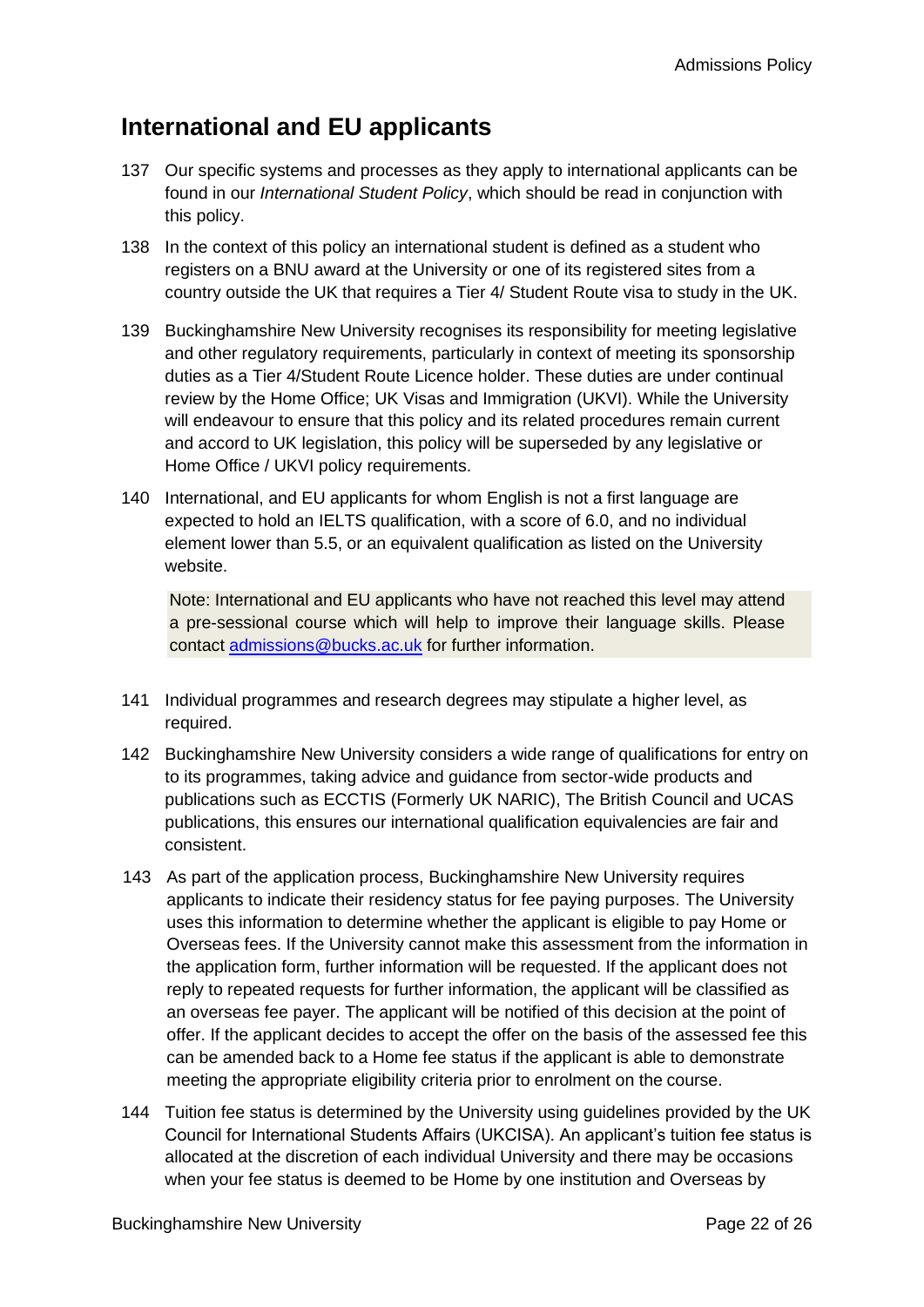another. Third parties (e.g. the Student Loans Company or the National Health Service) will undertake an independent assessment of your fee status for eligibility for their loan or funding etc. and this may differ from the status determined by the University. Applicants are advised to check with any relevant third parties prior to enrolling at the institution to ensure that they are eligible for funding etc. for their chosen course. Further information can be obtained by contacting the Admissions Team.

145 Other requirements considered prior to issuing a CAS and as part of the consideration of an International Tier 4/Student Route student application are; ensuring academic progression from previous study levels, checks to ensure the student does not exceed time limit to study and satisfactory passing of an admissions interview.



### **Extenuating Circumstances**

- 146 Applicants whose exams or qualifications have been disrupted by events beyond their control (e.g. illness, bereavement, problems with course provision) are welcome to submit a request for Extenuating Circumstances to be taken into account when assessing their application. In the event that an applicant believes they have extenuating circumstances which may result in lower than expected attainment in examinations, preventing them from meeting the conditions of their offer, a letter of explanation should be sent to the University's Admissions Team. This will be kept against the applicant's record and given consideration, alongside their results, during the Confirmation Period.
- 147 Letters of explanation should be accompanied by evidence from an appropriate person, qualified and able to confirm the extenuating circumstances. As an example,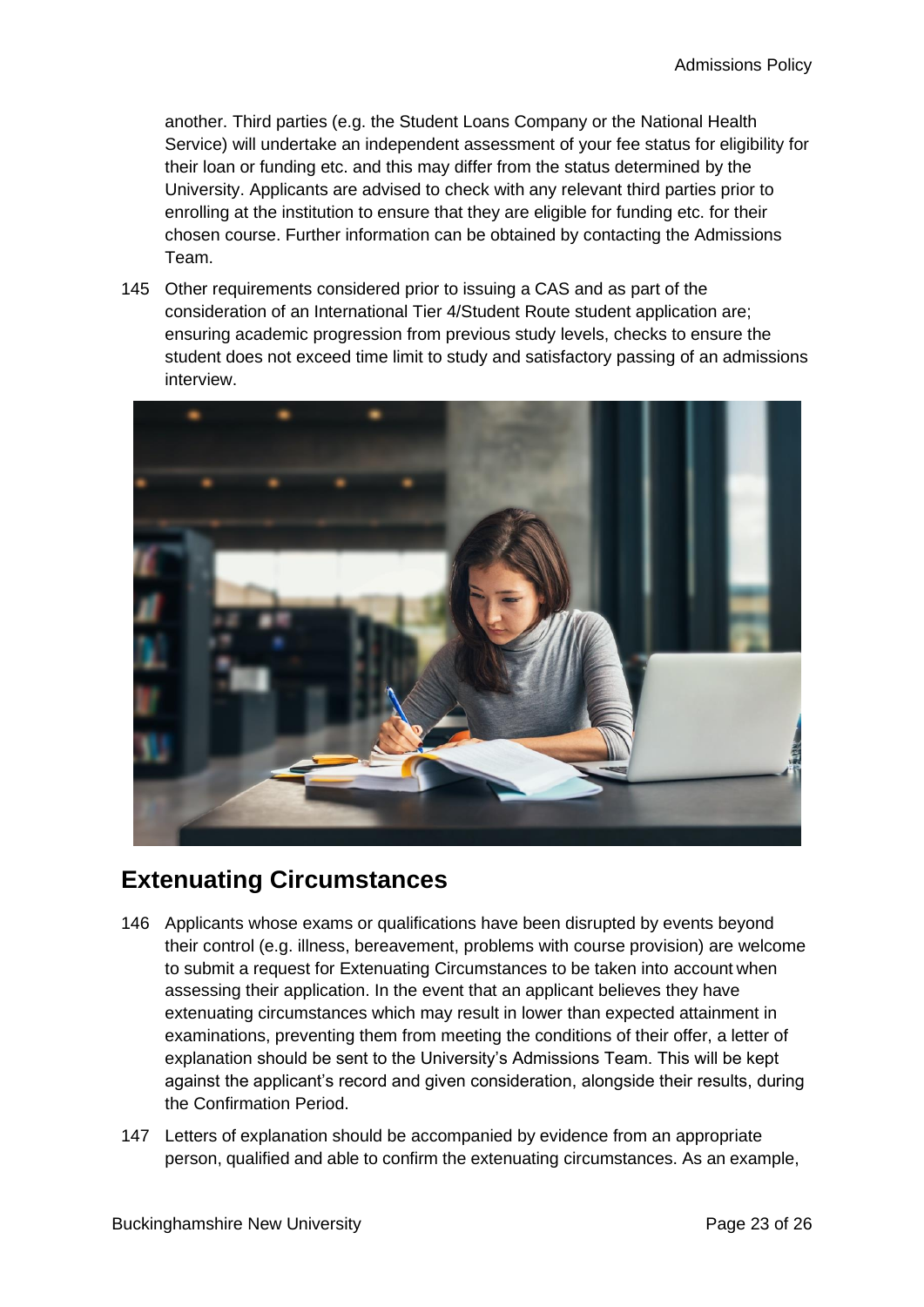such persons may be defined as doctors or teachers. Submission of extenuating circumstances does not guarantee admission.

#### **Data Protection**

- 148 All information held by the University will be treated in confidence, in line with the Data Protection Act, 1998, and applications will not be discussed with third parties, unless authorisation has been granted by applicants. Applicants have a right to access personal data held about them by the University by making a 'Data subject access request' and the University will respond in 40 days. Further information on data protection can be found on the government website below: [http://www.opsi.gov.uk/acts/acts1998/ukpga\\_19980029\\_en\\_1](http://www.opsi.gov.uk/acts/acts1998/ukpga_19980029_en_1)
- 149 Applicants who wish to have their information discussed with a third party must give written consent to Buckinghamshire New University, stating the third party's name and contact details. In accordance with UCAS procedures, the University will discuss application details with the authorised contact listed on a UCAS application form.

#### <span id="page-23-0"></span>**Freedom of Information**

150 The University will respond to written requests for information, in accordance with the Freedom of Information Act, 2000, within 20 working days. For further information, refer to: [http://ico.org.uk/for\\_organisations/freedom\\_of\\_information/guide/act.](http://ico.org.uk/for_organisations/freedom_of_information/guide/act)

### <span id="page-23-1"></span>**Course Amendments**

151 Occasionally it may be necessary to make changes to a course between the offer of a place and enrolment. If this occurs, the University will ensure that prospective students are informed at the earliest opportunity and will be advised of all options open to them. This may include an offer onto a similar course in a similar subject area.

### <span id="page-23-2"></span>**Course Closures**

- 152 In the event that Buckinghamshire New University withdraws or suspends a programme, any applicants will be contacted as soon as possible to inform them. Buckinghamshire New University will offer guidance, advice and support to students affected by course closure and endeavours to withdraw a programme only in unavoidable circumstances.
- 153 In any case where a course is withdrawn, applicants will be given the opportunity to apply forother programmes at Buckinghamshire New University or to receive direct assistance with finding and applying for vacancies at other institutions if required. More on this can be found within the University's [Student Protection Plan.](https://bucks.ac.uk/about-us/governance-and-policies/policies)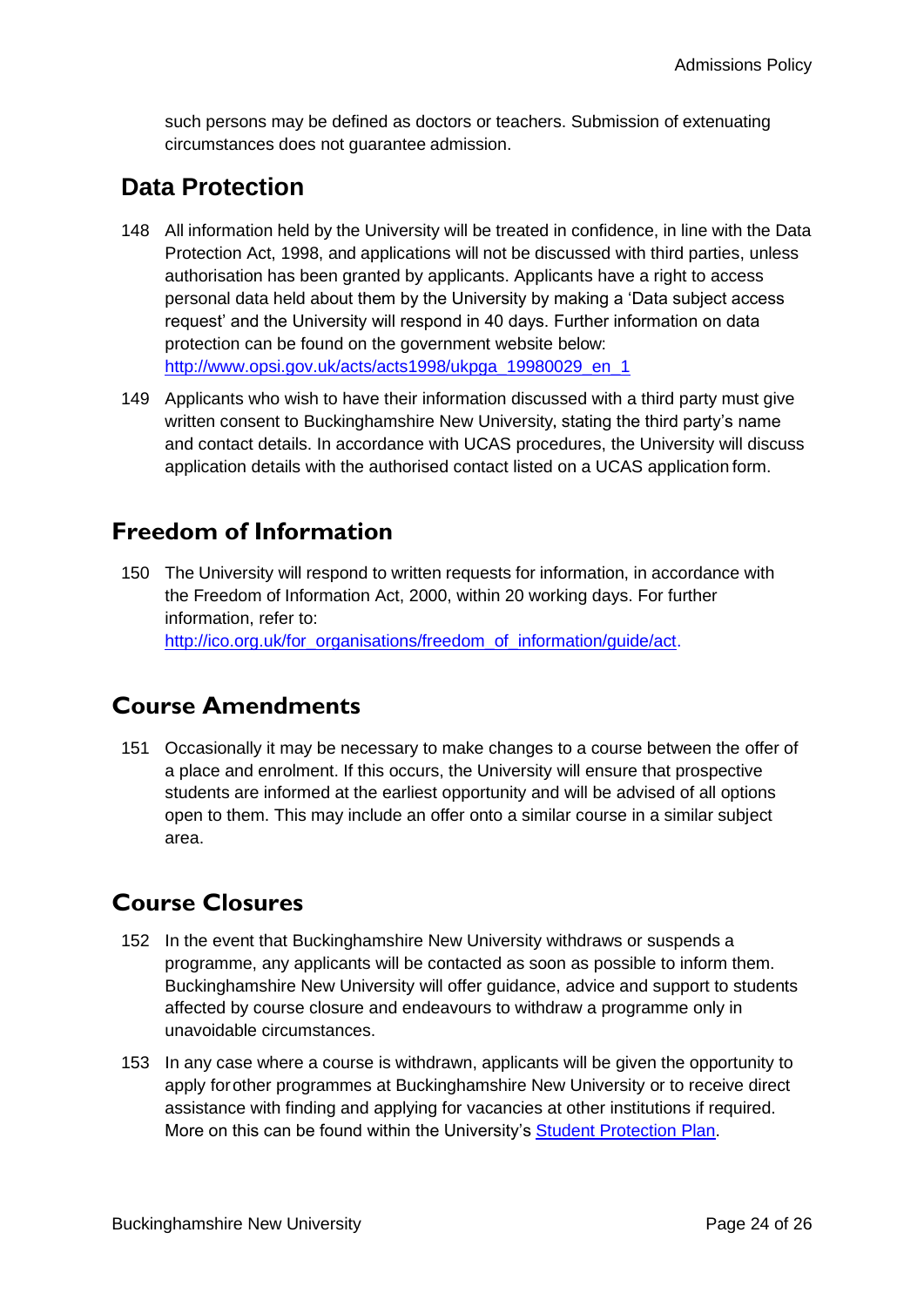# <span id="page-24-0"></span>**Terms and Conditions**

154 All offers are made subject to the university Terms and Conditions of Admission. These can be found at [www.bucks.ac.uk/tac.](http://www.bucks.ac.uk/tac)